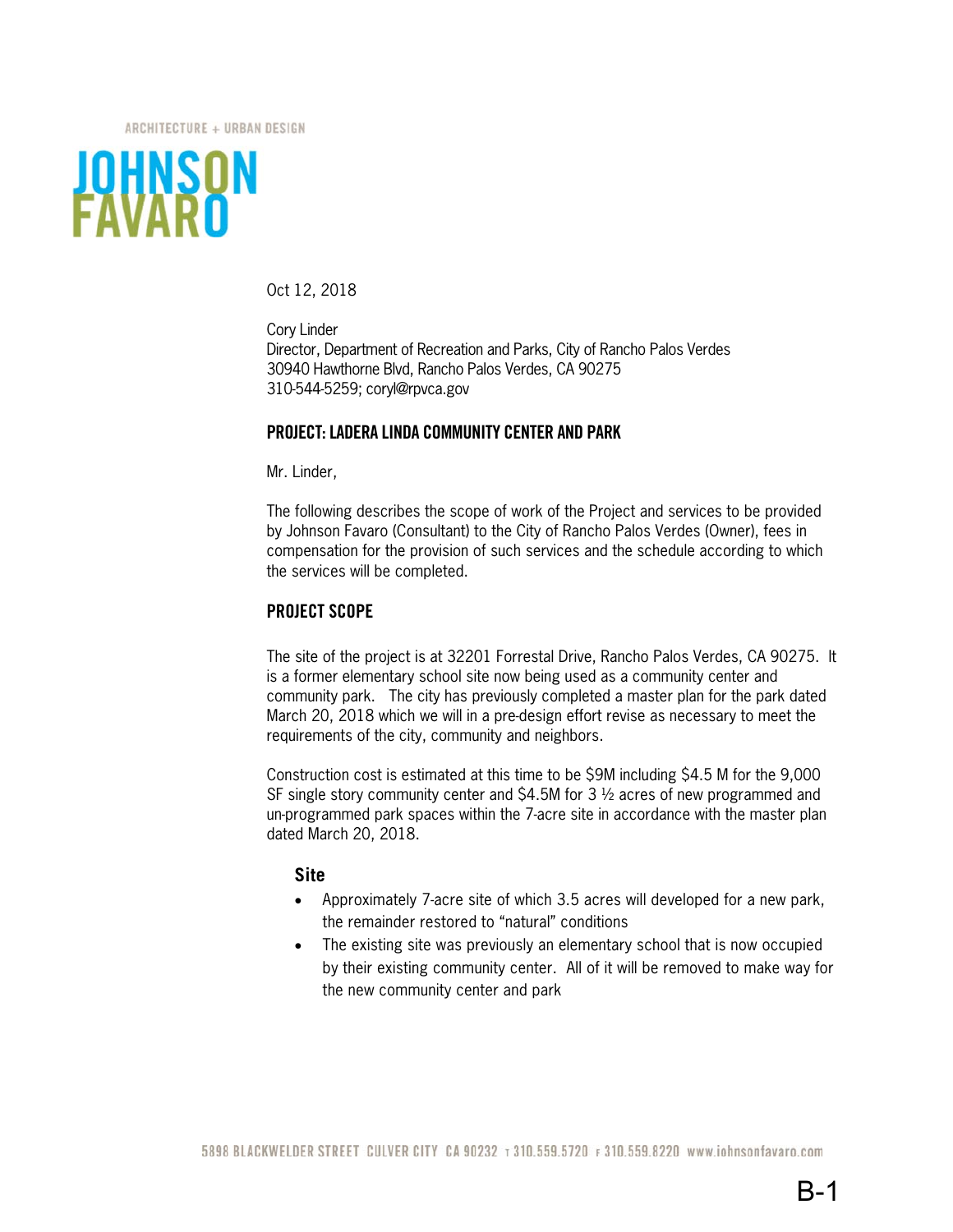- The existing site sits on a hillside and consists of three level areas with two sloped areas between. The north side of the property slopes up, the south side down
- The existing site drainage system (put in place when the elementary school was originally built in the 1960s) will remain in place to the extent possible.
- The Owner has confirmed that the area of the park that will not be changed, improved or addressed is the adjoining downslope hillside areas to the south of the park proper, adjoining the residential properties
- The new park will consist of  $1 \frac{1}{2}$  basketball courts, two paddle tennis courts, children's playground, garden, lawn area, and 28 space parking lot.
- The Owner will provide a land survey and geotechnical investigative report (including hydrology and infiltration). A & E services will commence upon receipt of these documents.

# **Community Center**

- Single story 9,000 GSF
- Program components include:
	- 1. Lobby (size TBD)
	- 2. 1800 SF multi-purpose meeting room divisible into two
	- 3. 300 SF warming kitchen
	- 4. Two 250 SF storage rooms
	- 5. Staff offices 600 SF
	- 6. Two classrooms at 800 SF each
	- 7. "Discovery Room"- 1,000 SF, exhibition and archive display space
	- 8. Work room 270 SF
	- 9. Storage 120 SF
	- 10. Mechanical and IT rooms, 120 SF each
	- 11. Two sets of restrooms, one for community center, one for park.

The Consultant shall target LEED Certified Equivalent per the U.S. Green Building Council (USGBC) rating system. The Consultant shall coordinate with the Owner to evaluate and incorporate cost effective elements that will result in this rating.

The proposed construction delivery method is to be Design/Bid/Build.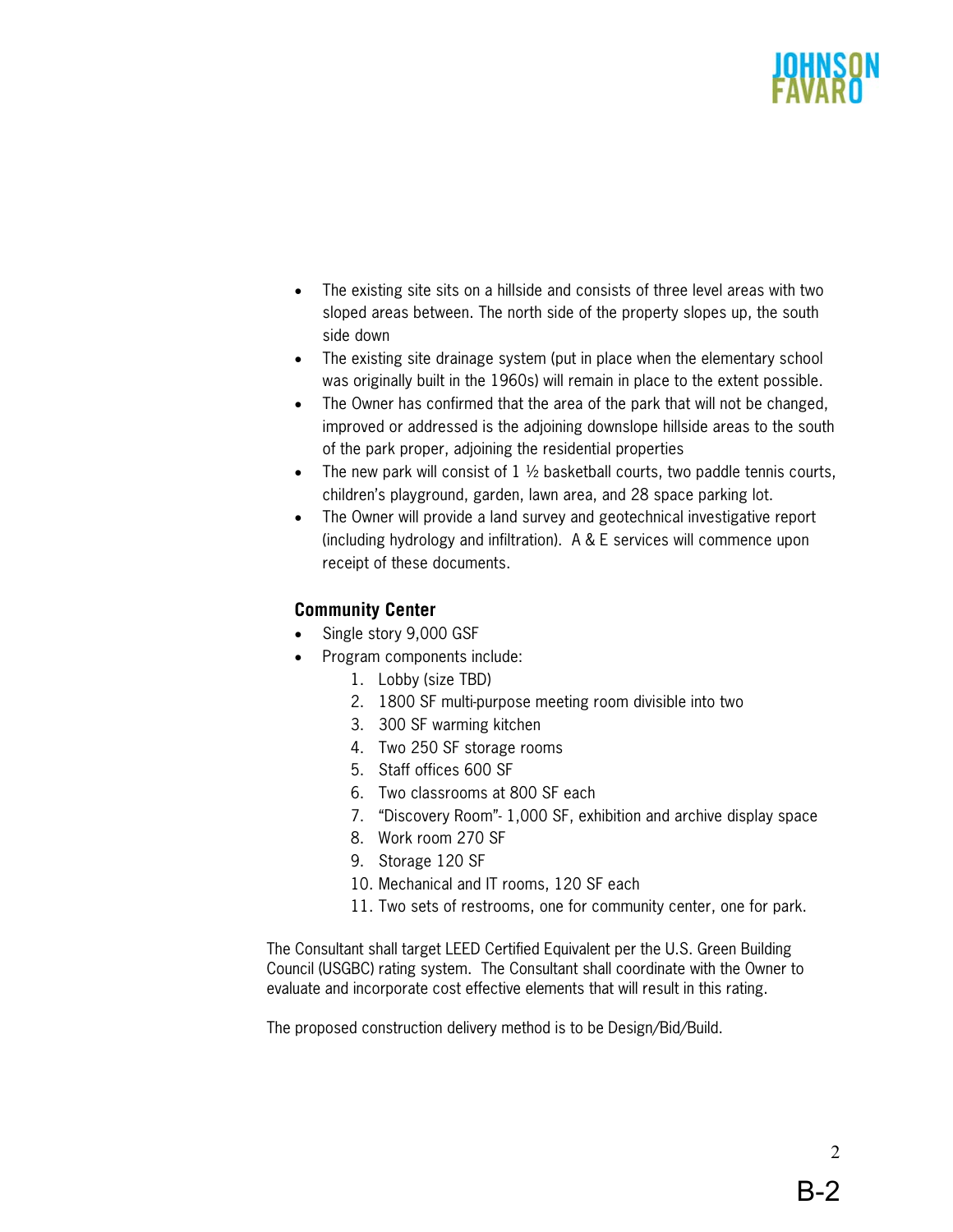# **BASIC DESIGN SERVICES**

The Consultant as Architect-of-Record will manage and coordinate all design and document preparation tasks through the phases identified below. The Consultant shall provide the services of external sub-consultants or professional expertise from its own staff in the following disciplines:

- Structural Engineering
- Mechanical, Electrical & Plumbing Engineering
- Civil Engineering
- Landscape Architecture
- Lighting Design
- Specification Writing
- Cost Estimating

The following outside consultant disciplines are not included:

- F,F & E Specification and Purchasing Coordination
- Information/Technology-Data Telecom
- Audio-visual Design
- Security
- Signage/Graphics Design
- Sustainable Design/LEED
- Acoustical
- Code Consultation

It is anticipated at this time that should outside services in these areas of expertise be required these will be addressed at some time in the future.

### **PHASES OF DESIGN AND DOCUMENTATION**

The following are phases of design and documentation included within this agreement:

- Pre-Design
- Schematic Design
- Design Development
- Construction Documents
- Permits/Bidding

Services associated with construction administration and post occupancy are excluded from this agreement.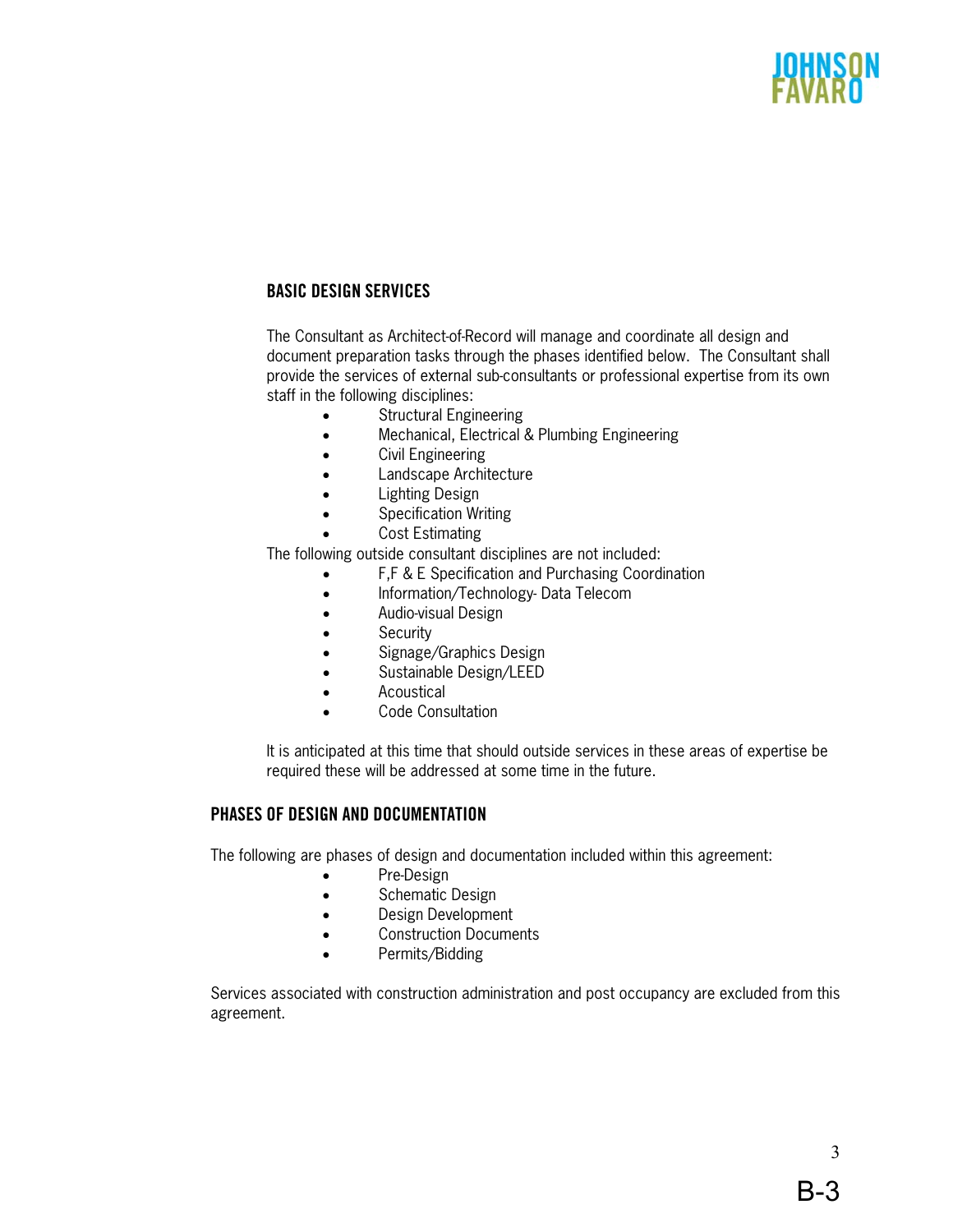# **PRE-DESIGN**

- 1. In cooperation with the Owner the Consultant shall produce existing conditions documentation based on Owner provided site survey, geotechnical investigative report and other as required
- 2. Consultant shall create documentation of the March 20, 2018 master plan suitable for a basis of design, and presentation(s) to the Owner, community stakeholders and other as required
- 3. Consultant shall engage in a community outreach effort (including (3) meetings with neighboring HOAs and others as required) to confirm those features of the park master plan to remain and those which are to be revised.
- 4. Consultant shall produce models and drawings suitable for incorporation into subsequent design and document sets as well as presentation to Owner and community groups.

# **SCHEMATIC DESIGN**

- 1. In cooperation with the Owner, the Consultant shall prepare documents illustrating the scale and relationship of project components (Schematic Design Documents) of the Project. The documents shall include, but not be limited to a site plan, enlarged site plans, floor plans, elevations, site sections, site elevations, outline specifications and other documents necessary and as required to illustrate the proposed project scope and concept. The Consultant shall incorporate into the Schematic Documents the proposed program and functional requirements as approved by the Owner, established in the March 20, 2018 master plan as well as revisions in the pre-design phase.
- 2. The Schematic Design documents shall include preliminary selections of major building systems and construction materials shall be noted on the drawings or described in writing.
- 3. The Consultant shall meet with the Owner at intervals as necessary to develop the design and review progress drawings and other documents which depict Schematic status of the Project.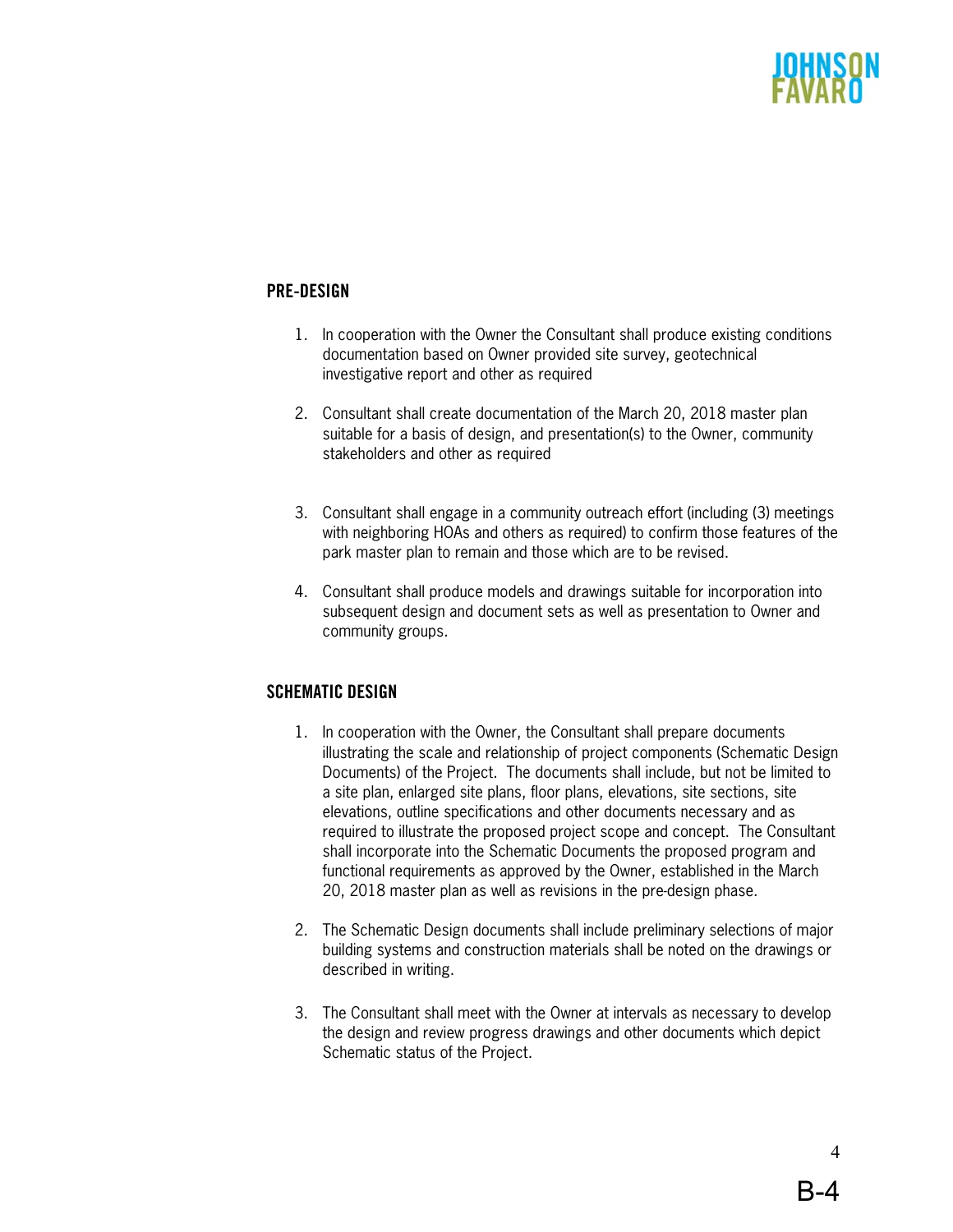

- 4. Community/stakeholder workshops as required are proposed during this phase in order to update Project design progress and solicit comment.
- 5. The Consultant shall target LEED Certified Equivalent per the U.S. Green Building Council (USGBC) rating system and provide LEED checklists and reports indicating probable design credits for the Project and assignment of Sub-Consultant responsibility for ensuring each measure is properly applied to the Project.
- 6. The Consultant shall coordinate as required with Owner's staff for this Project in order to confirm compliance with Owner standards and to develop furniture and equipment plans for the Project that are consistent with Owner requirements and standards.
- 7. The Consultant shall prepare a preliminary site development package to include civil plans illustrating demolition; grading and paving; hydrology calculations and drainage (to include potential detention basins and/or bioswales) and all utility services.
- 8. The Consultant has the sole responsibility for preparing documentation of the preliminary design for review and comment by all appropriate agencies and utility providers, including but not limited to the City of Rancho Palos Verdes, and others as required. The Consultant is not responsible for the actions, nonactions, change of action by these agencies and utility providers after all efforts are made by the Consultant to solicit review and to incorporate all review comments. All work associated with change-of-action based on previous direction by the agencies identified will be considered Additional Services.
- 9. The Consultant shall prepare an Estimated Project Construction Cost Estimate in a format acceptable to the Owner at 100% completion of Schematic Design, the purpose of which is to show the probable construction cost in relation to the Owner's Construction Budget. If the Consultant perceives site considerations or Owner project requirements which render the project cost prohibitive, the Consultant shall disclose such conditions in writing to the Owner immediately.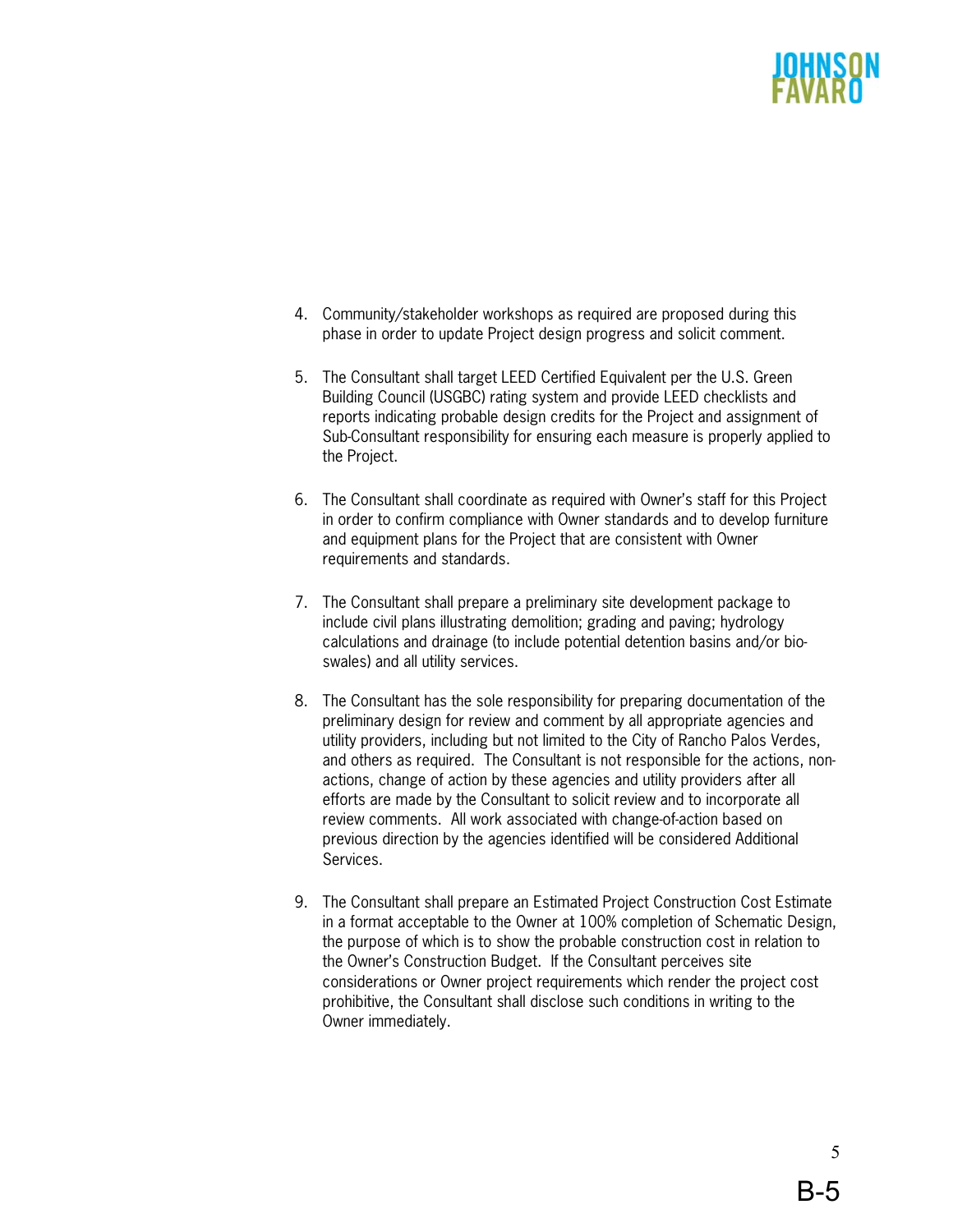- 10. The Consultant shall make presentations of the Schematic Design documents and 100% Schematic Design Cost Estimates to the City of Rancho Palos Verdes staff City Council, Commissions and others as required in order to update design progress, solicit comment, and obtain approval for the Schematic Design project scope and budget.
- 11. The Consultant shall make presentations of the 100% Schematic Design Cost Estimates to the Owner. The Owner shall prepare at Owner's discretion and at its own expense the independent third party estimates of probable construction costs. All cost estimates will be reconciled with an Owner/ Project Management Cost Estimate developed by an independent third party cost estimator. The Consultant shall attend one (1) cost reconciliation meeting with the third-party cost estimator for the purpose of reconciling the 100% Schematic Design Estimated Project Construction Costs.
- 12. The Owner and the Consultant shall meet to review the provisional Schematic Design Documents and Cost Estimates in order to reach agreement on any Owner-authorized adjustment to the approved Project schedule or construction budget and identify any necessary clarifications of the provisional Schematic Design Documents.
- 13. The Consultant shall make all Owner-requested changes, additions, deletions, and corrections in the Schematic Design Documents which may result from the Owner's or any constructability review, at no additional cost to the Owner, so long as they are not in conflict with the requirements of the public agencies having jurisdiction or prior approval, or inconsistent with earlier Owner direction or Consultant's professional judgment. If such changes are inconsistent with prior Owner direction, Consultant shall make such alterations and be compensated therefore pursuant to the Additional Services provision of this Agreement.
- 14. Unless the Owner agrees otherwise in writing, the Consultant shall revise respective provisional Schematic Design documents and Cost Estimates to reflect adjustments and clarifications agreed upon in the review meeting and resubmit Schematic Design documents and Cost Estimates to the Owner. Once approved, the revised Schematic Design documents shall become the final Schematic Design Documents.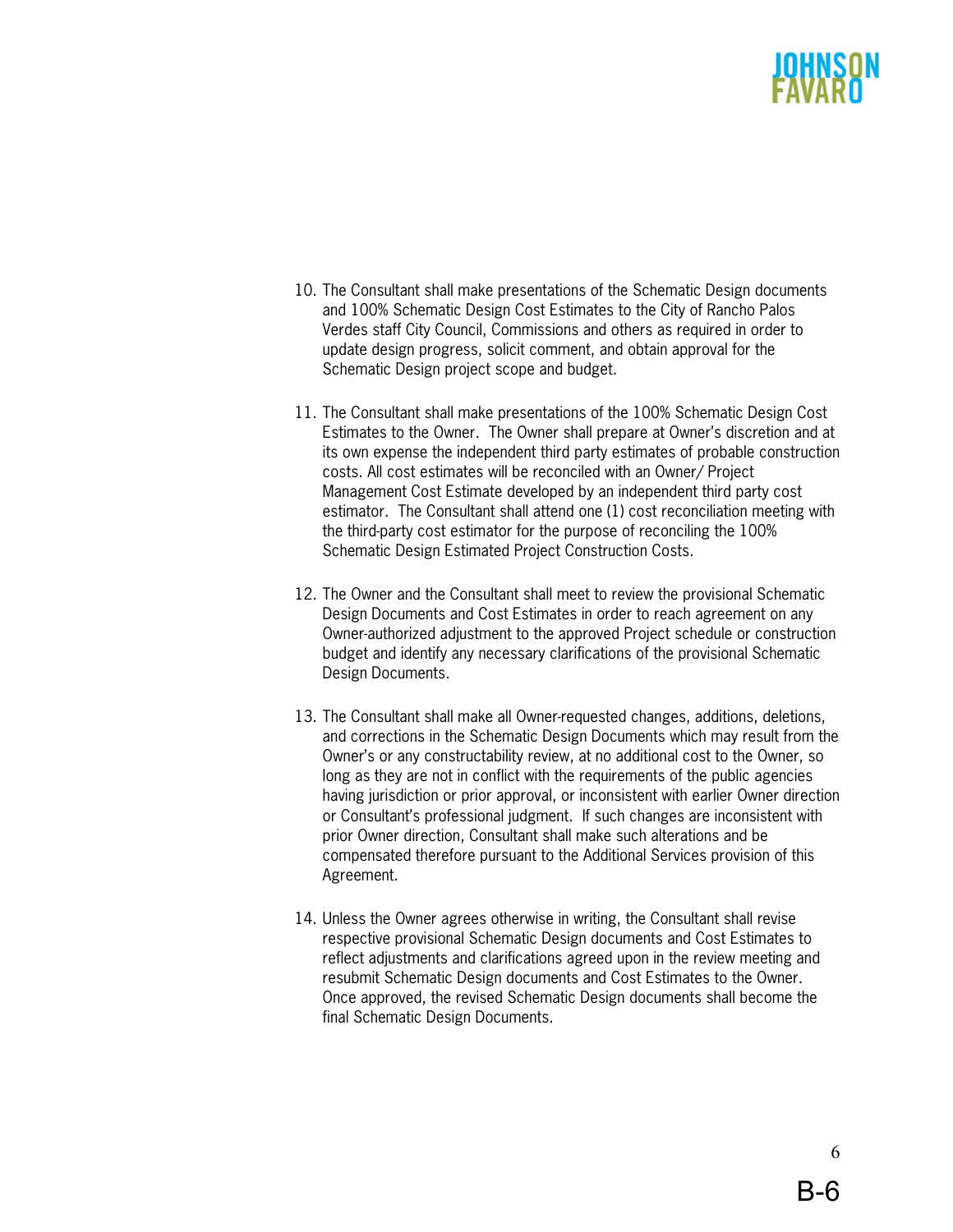

15. If the Owner has not authorized in writing a revision to the project scope and the Estimated Project Construction Cost based on Schematic Design documents exceeds the Owner's Construction Budget by more than ten percent (10%), the Owner may request the Consultant to amend, at the Consultant's sole cost and expense, the Schematic Design Documents in order to meet the Owner's Construction Budget.

### **DESIGN DEVELOPMENT**

- 1. Upon written approval by the Owner of the Schematic Design documents and the 100% Schematic Design Estimated Project Construction Cost, the Consultant shall prepare Design Development documents consisting of, but not limited to site plans, enlarged site plans, building floor plans, enlarged floor plans, site sections, building sections, building elevations, typical construction details, finish schedules indicating finish selection, interior elevations, outline specifications and other drawings and documents sufficient to fix and describe the scope, relationship, size, appearance and character of the project components.
- 2. Design Development documents shall include Mechanical, Electrical, and Plumbing system designs and equipment layouts including single line diagrams and an energy analysis report.
- 3. The Consultant shall provide interior and exterior lighting design services to include lighting design plans and schedules and photometric calculations as required for permit and to confirm minimum or maximum light levels for site development and building areas, including parking lots, path of travel and emergency egress.
- 4. The Consultant shall update the LEED checklists and report identifying probable design credits for the Project and prepare as needed concept cost/benefit analysis of individual design elements for review and consideration by the Owner.
- 5. The Consultant shall finalize storm water and design drainage plans and incorporate site features in conformance with the guidelines of the Governing Agency and as required to comply with the City of Rancho Palos Verdes regulations.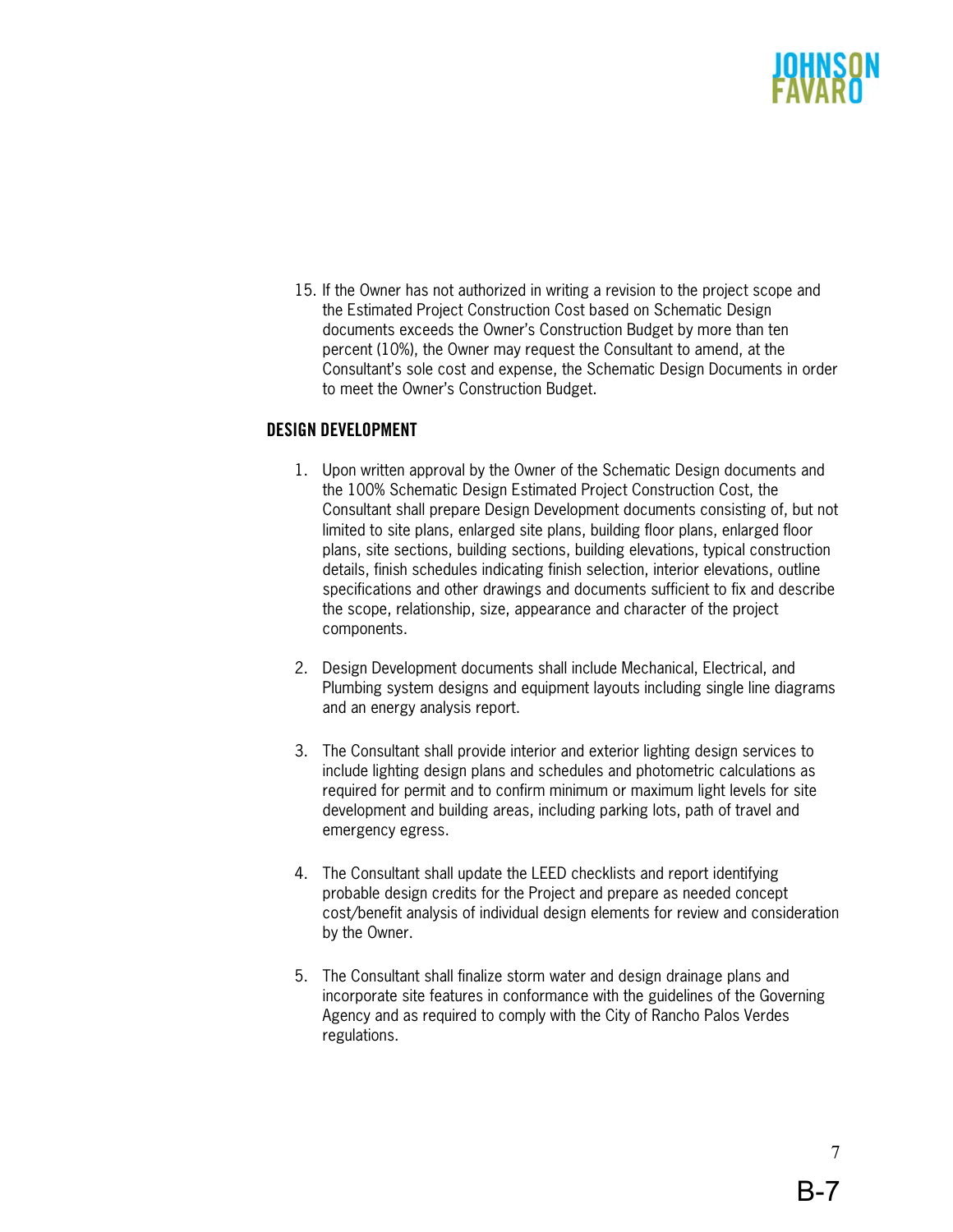- 6. The Consultant shall take the lead role in applying for and obtaining required approvals from all federal, state, regional or local agencies concerned with the Project.
- 7. The Consultant shall interpret all applicable federal, state and local laws, rules, and regulations with respect to access, including those of the Americans with Disabilities Act (ADA). The Consultant shall identify all non-compliant construction within the Project scope area and complete plans and specifications for site and building improvements within the Project scope area as required to correct or remove non-compliant construction as required for permit, including, but not limited to path of travel, curb ramps and accessible parking.
- 8. The Consultant shall meet with the Owner at intervals as necessary to develop the design and to review progress drawings and other documents which depict Design Development status of the Project.
- 9. The Consultant shall establish an updated Estimated Project Construction Costs at 100% completion of Design Development documents containing detail consistent with the Design Development documents.
- 10. Community/stakeholder workshops are proposed as required during this phase in order to update Project design progress and solicit comment.
- 11. The Consultant shall make presentations of the City of Rancho Palos Verdes staff, City Council, Commissions and others as required to update design progress, solicit comment, and obtain approval for the Design Development project scope and budget.
- 12. Design Development documents and 100% Design Development Cost Estimates to the Owner. All cost estimates will be reconciled with an Owner/Project Management Cost Estimate developed by an independent third party cost estimator. The Owner shall prepare at Owner's discretion and at its own expense the independent third party estimates of probable construction costs. The Consultant shall attend one (1) cost reconciliation meeting with the third-party cost estimator for the purpose of reconciling the 100% Design Development Estimated Project Construction Costs.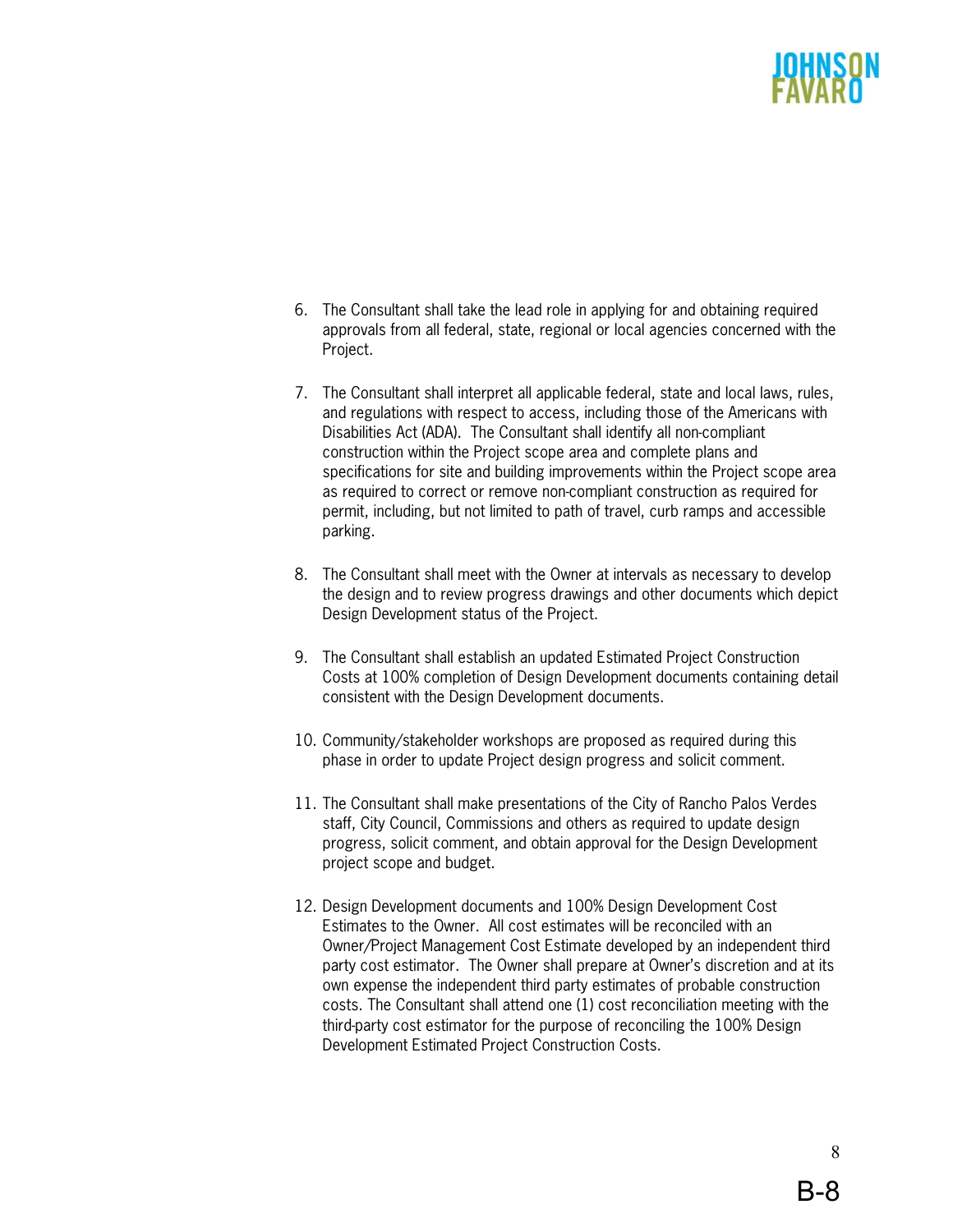- 13. The Owner and the Consultant shall meet to review the provisional Design Development Documents and Cost Estimates in order to reach agreement on any Owner-authorized adjustment to the approved Project schedule or construction budget and identify any necessary clarifications of the provisional Design Development Documents and/or the 100% Design Development Cost Estimates.
- 14. The Consultant shall make all Owner-requested changes, additions, deletions, and corrections in the Design Development documents which may result from any constructability review, at no additional cost to the Owner, so long as they are not in conflict with the requirements of the public agencies having jurisdiction or prior approval, or inconsistent with earlier Owner direction or Consultant's professional judgment. If such changes are inconsistent with prior Owner direction, Consultant shall make such alterations and be compensated therefore pursuant to the Additional Services provision of this Agreement.
- 15. Unless the Owner agrees otherwise in writing, the Consultant shall revise provisional Design Development documents and Cost Estimates to reflect adjustments and clarifications agreed upon in the review meeting and resubmit Design Development documents and Cost Estimates to the Owner. Once approved, the revised Design Development documents shall become the final Design Development Documents.
- 16. If the Owner has not authorized in writing a revision to the project scope and Estimated Project Construction Costs based on Design Development documents exceeds the Owner's Construction Budget by more than ten percent (10%), the Owner may request the Consultant to amend, at the Consultant's sole cost and expense, the Design Development Documents in order to meet the Owner's Construction Budget.

# **CONSTRUCTION DOCUMENTS**

1. Based on approved Design Development Documents, the approved updated project Construction Budget, the Consultant shall prepare, for approval by Owner, Construction Documents consisting of drawings and other documents setting forth in detail the requirements for construction of the Project. The Consultant shall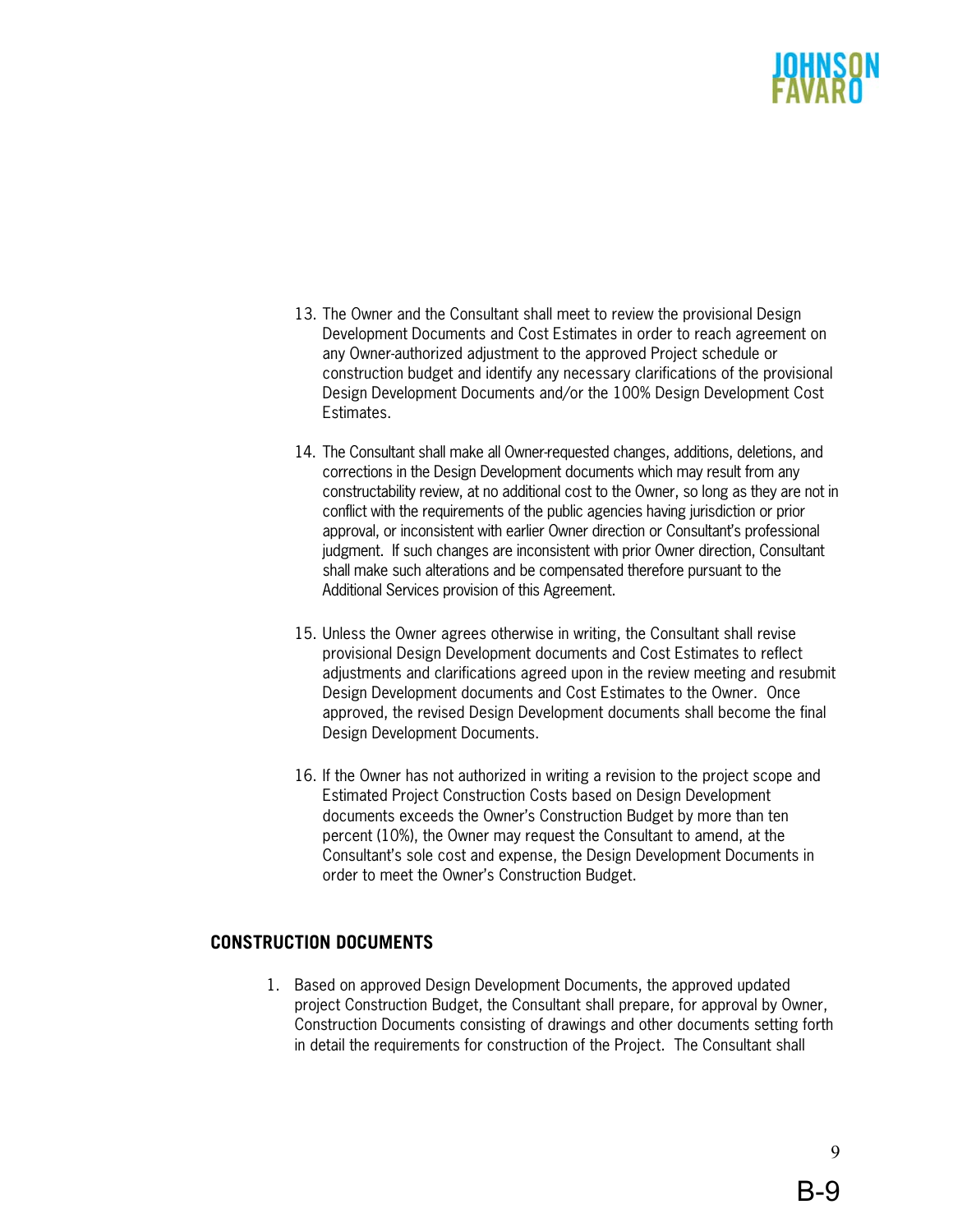prepare complete drawings and specifications as are necessary for developing complete bids and for properly executing the Project work. Drawings and specifications shall set forth in detail all of the following: 1) the Project construction work to be done; 2) the materials, workmanship, finishes, and equipment required for the Project; and 3) the utility service connection equipment and site work.

- 2. The Construction Documents and Specifications must be in such form as will enable the Consultant and Owner to secure the required permits and approvals for all federal, state, regional or local agencies concerned with the Project.
- 3. The Consultant shall prepare a Storm Water Pollution Prevention Plan (SWPPP) which will include Best Management Practices (BMP's) that outline standard practices that can be implemented to decrease the discharge of pollutants into storm drains during construction operation on the site.
- 4. The Consultant shall submit a written Estimated Project Construction Cost for the project based on the Construction Document Phase Documents at 90% completion. Construction Document Phase Documents shall be consistent with the Project Construction Budget and if not in conformance shall be revised until approved in writing by the Owner.
- 5. All cost estimates will be reconciled with an Owner/Project Management Cost Estimate developed by an independent third-party cost estimator. The Owner shall prepare at Owner's discretion and at its own expense the independent third-party estimate of probable construction costs. The Consultant shall attend one (1) cost reconciliation meeting at each Construction Document milestone with the Owner's third-party cost estimator for the purpose of reconciling the 90% Construction Document Estimated Project Construction Cost.
- 6. The Owner and the Consultant shall meet to review the provisional 100% Construction Documents and Cost Estimate to reach agreement on any Ownerauthorized adjustment to the approved Project schedule or construction budget and identify any necessary clarifications of the provisional Construction Documents and Construction Document cost estimate.
- 7. The parties agree that the Consultant, and not the Owner, possess the requisite expertise to determine the constructability of the Construction Documents and Specifications. However, the Owner reserves the right to conduct one or more constructability review processes with the Construction Documents, and to hire an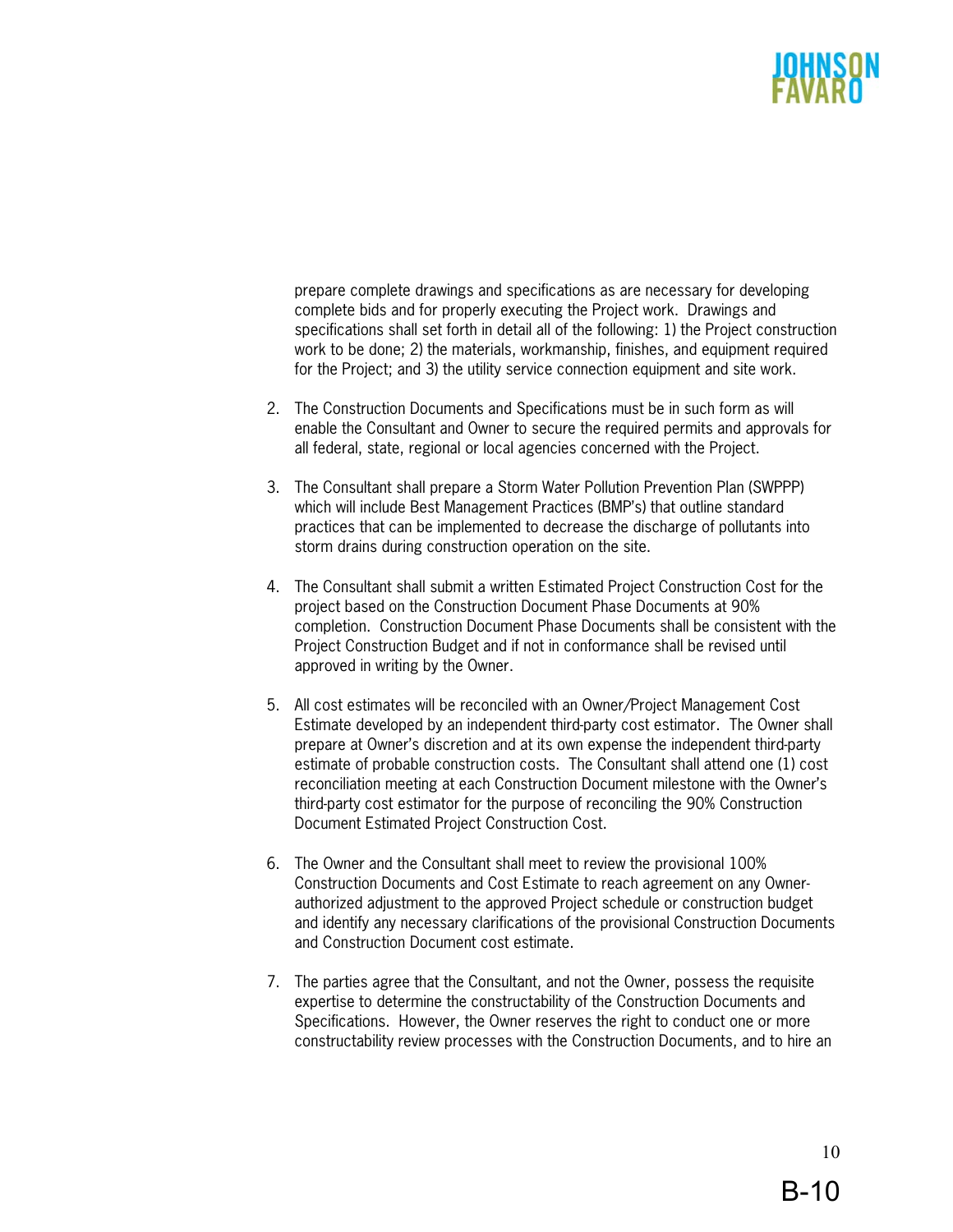independent architect or other consultant to perform such reviews. Any such independent constructability reviews shall be at the Owner's expense.

- 8. The Consultant shall make all Owner-requested changes, additions, deletions, and corrections in the Construction Documents which may result from any constructability review, at no additional cost to the Owner, so long as they are not in conflict with the requirements of the public agencies having jurisdiction or prior approval, or inconsistent with earlier Owner directed or Consultant's professional judgment. If such changes are inconsistent with prior Owner direction, Consultant shall make such alterations and be compensated therefore pursuant to the Additional Services provision of this Agreement.
- 9. Unless the Owner agrees otherwise in writing, the Consultant shall revise provisional Construction Documents and Cost Estimates to reflect adjustments and clarifications agreed upon in the review meeting and resubmit Construction Documents and Cost Estimates to the Owner. Once approved, the revised Construction Documents shall become the final 100% Construction Documents.
- 10. The Consultant shall provide two (2) sets full size (30" x 42") and half size (15" x 21") hard copies at 50% CDs for Owner review and input. Changes directed by Owner which are inconsistent with prior Owner direction shall be made by the Consultant and compensated as Additional Services. The scope of and compensation for such changes shall be mutually agreed upon by the Consultant and Owner before such changes are initiated.
- 11. Revise the 50% CDs and submit another two (2) set of documents at 90% CDs for Owner review and input. Changes directed by Owner which are inconsistent with prior Owner direction shall be made by the Consultant and compensated as Additional Services. The scope of and compensation for such changes shall be mutually agreed upon by the Consultant and Owner before such changes are initiated.
- 12. Submit two (2) sets of 90% CDs for submittal to the Building and Safety Department for review and approval.
- 13. Complete corrections on the 100% CDs as required by the various City Departments to obtain final approval of the CDs for bidding purposes.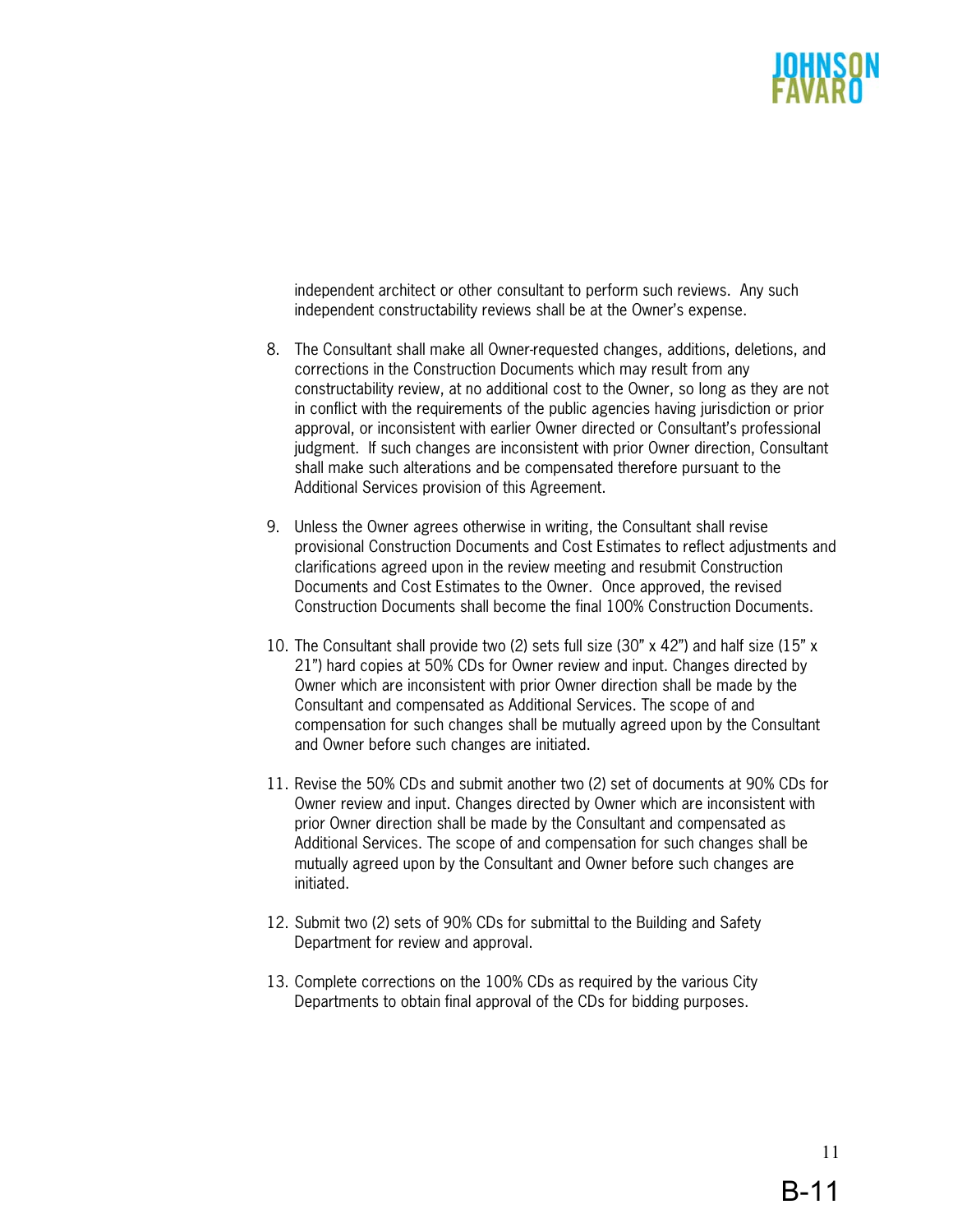- 14. Provide a final construction cost estimate and project schedule to confirm the project is on target.
- 15. Submit two (2) sets of approved 100% CDs and Specifications for Owner's records and electronic copies on a CD along with a Flash Drive.

### **BIDDING**

- 1. Assist in the submittal of the Bid Drawings (100% CDs) and Specifications to the Owner's Project Manager.
- 2. Respond to all Requests for Information (RFIs) working with the Owner's Project Manager.
- 3. Assist the Owner's Project Manager in reviewing and evaluating the bids and related documents for contract award to the lowest responsive and responsible bidder.

# **AUTHORIZED ADDITIONAL SERVICES**

- 1. The Consultant shall bill as Additional Services all work that is the result of a substantial change directed by the Owner, that necessitates going back to, or repeating a part of or the entirety of any phase already approved and complete. Preparation of documents, applications, and/or other time spent on obtaining variances, or easement adjustments shall be billed as Additional Services.
- 2. Additional Services may be authorized by the Owner. If authorized, such Additional Services and Reimbursable Expenses associated with the Additional Services will be compensated at the rates and in the manner set forth in "Basis of Compensation" below, unless a flat rate or some other form of compensation is mutually agreed upon by the parties.
- 3. Additional Services mean 1) any work or Services which is determined by the Owner to be necessary for the proper completion of the Project, but which the parties did not reasonably anticipate would be necessary for the Consultant to perform at the execution of this Agreement; 2) revisions in Drawings or Specifications or other documents when such revisions are caused by conflicts to previously issued instructions of the Owner; 3) additional Drawing, Specification or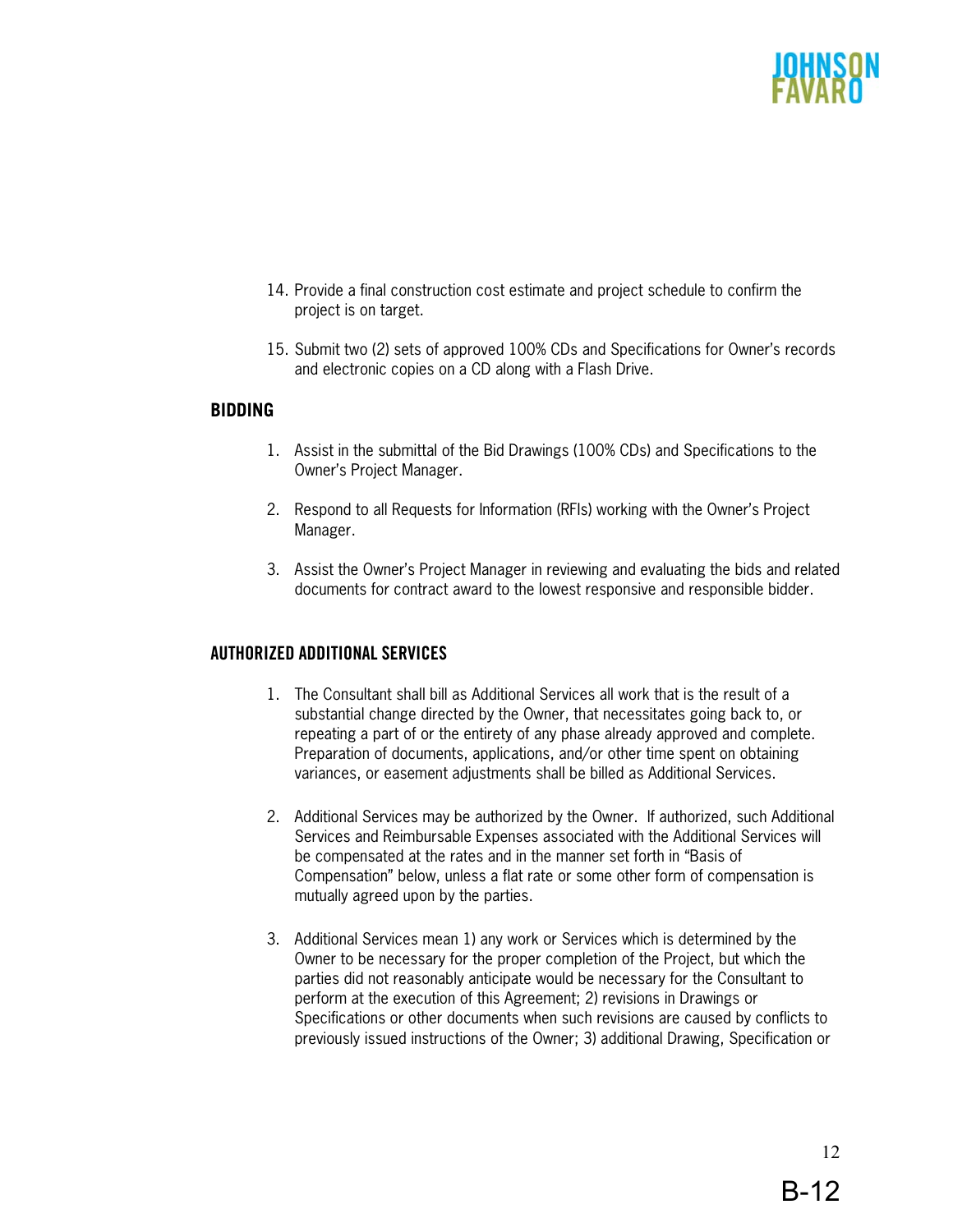document preparation and/or administration of work on portions of the Project separately bid; or 4) any work listed as Additional Services.

# **GENERAL REQUIREMENTS**

- 1. Project fees for this Project are based on Design/Bid/Build project delivery.
- 2. The Owner may be requested to supply the Consultant with the necessary information to determine the proper location of all improvements on and off site, including existing record drawings in the Owner's possession. The Consultant will make a good-faith effort to verify the accuracy of such information by means of a thorough survey of site conditions.
- 3. The Owner will provide existing record drawings and provide any supplemental information to the Consultant which is available. The Consultant shall not be responsible for the accuracy of the information or existing record drawings, except to the extent that any inaccuracy should have reasonably been detected by the Consultant, pursuant to its standard of care and visual observation of existing conditions.
- 4. The Consultant and the Consultant's consultants shall have no responsibility for the discovery, presence, handling, removal, or disposal of or exposure to hazardous materials or toxic substances in any form at the Project site.
- 5. The Owner reserves the right to conduct one or more constructability review processes with the Drawings and Specifications, and to hire an independent architect or other consultant to perform such reviews. Any such independent constructability reviews shall be at the Owner's expense.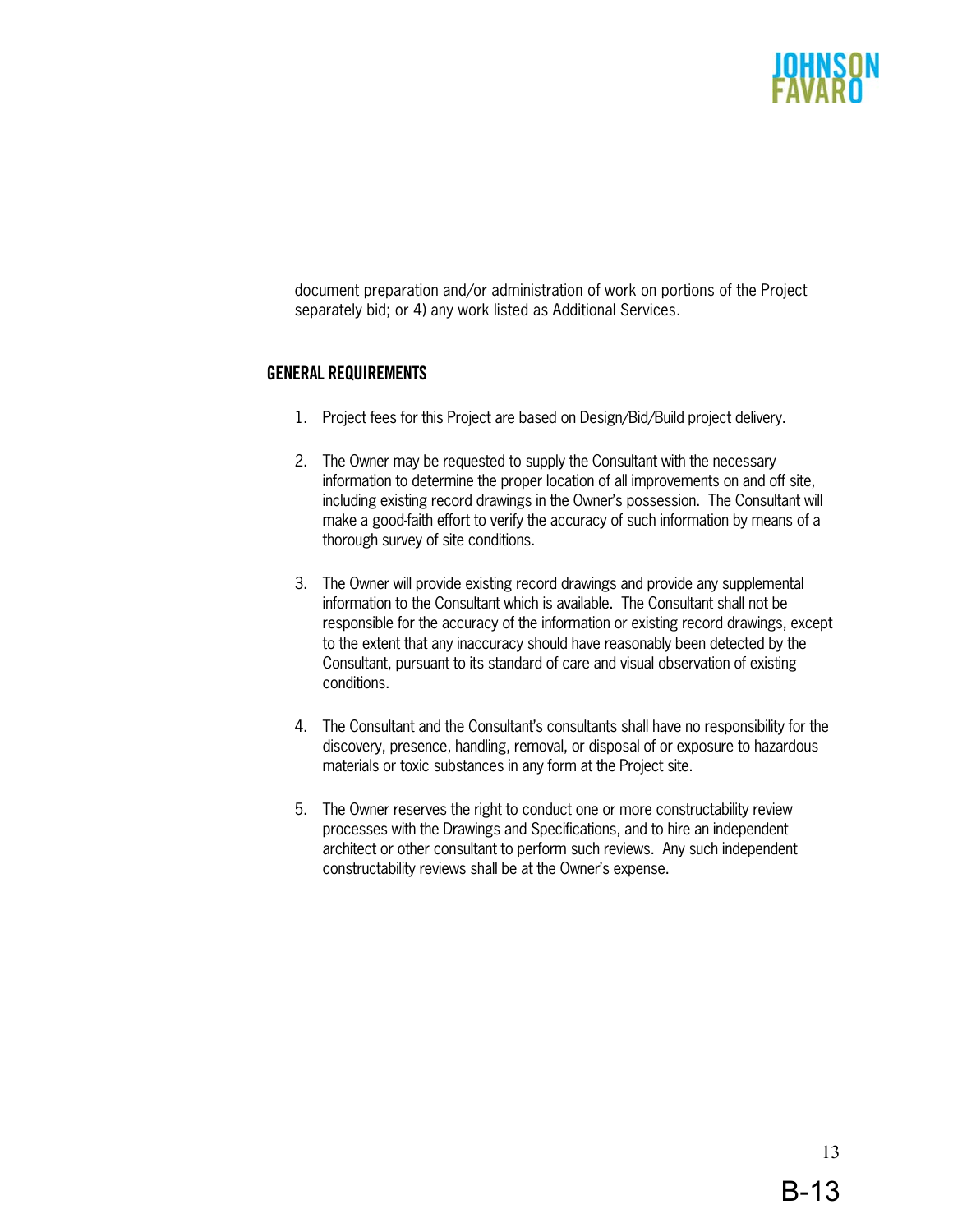- 6. The Consultant shall make all Owner-requested changes, additions, deletions, and corrections in the Drawings and Specifications which may result from any constructability review, at no additional cost to the Owner, so long as they are not in conflict with the requirements of public agencies having jurisdiction or prior approval, or inconsistent with earlier Owner direction or Consultant's professional judgment. If such changes, additions, deletions, or corrections are inconsistent with prior Owner direction; the Consultant shall make such alterations and be compensated therefore pursuant to the Additional Services provision of this Agreement.
- 7. All plans, specifications, original or reproducible transparencies of working drawings, preliminary sketches, architectural presentation drawings, structural computations, estimates and any other Project Documents prepared pursuant to this Agreement shall be and remain the property of the Owner. Although the official copyright in all Project Documents shall remain with the Consultant or other applicable subcontractors or consultant, the Project Documents shall be the property of the Owner whether or not the work for which they were made is executed or completed. Within thirty (30) calendar days following completion of the Project, the Consultant shall provide to the Owner copies of all Project Documents required by the Owner. In addition, Consultant shall retain copies of all Project Documents on file for a minimum of seven (7) years following completion of the Project, and shall make copies available to the Owner upon the payment of reasonable duplication costs. Before destroying Project Documents following this retention period, Consultant shall make a reasonable effort to notify the Owner and provide the Owner with the opportunity to obtain the documents.
- 8. The Consultant grants to the Owner the right to use and reuse all or part of the Project Documents, at the Owner's sole discretion and with no additional compensation to the Consultant, for the following purposes: A) The construction of all or part of this Project; B) The repair, renovation, modernization, replacement, reconstruction, or expansion of this Project at any time; C) The construction of another project by or on behalf of the Owner for its ownership and use. The Owner is not bound by this Agreement to employ the services of the Consultant in the event such documents are used or reused for these purposes. The Owner shall be able to use or reuse the Project Documents for these purposes without risk of liability to the Consultant. The use or reuse of the Project Documents for these purposes shall not be construed or interpreted to waive or limit the Owner's right to recover for latent defects or for errors or omissions of the Consultant for the Project.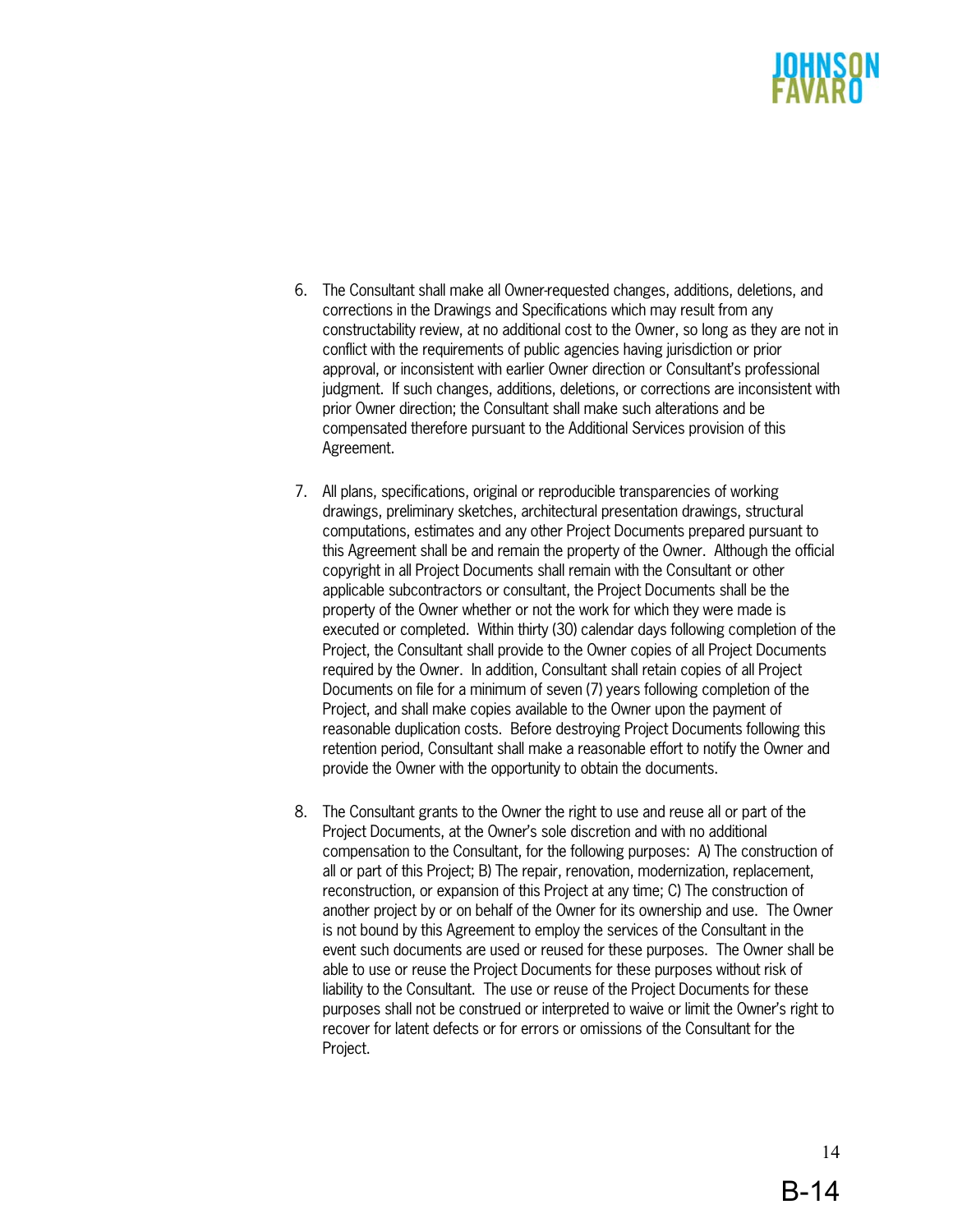- 9. Any use or reuse by the Owner of the Project Documents on any project other than this Project without employing the services of the Consultant shall be at the Owner's own risk and liability with respect to third parties. If the Owner uses or reuses the Project Documents on any project other than this Project, it shall remove the Consultant's architect seal from the Project Documents and indemnify and hold harmless the Consultant and its officers, directors, agents, and employees from claims arising out of the negligent use or re-use of the Project Documents on such other project. The Consultant shall not be responsible or liable for any revisions to the Project Documents made by any party other than the Consultant, a party for which the Consultant is legally responsible or liable, or anyone approved by the Consultant.
- 10. This Agreement creates a non-exclusive and perpetual license for the Owner to copy, use, modify, or reuse any and all Project Documents and any intellectual property rights therein. The Consultant shall require any and all subcontractors and consultants to agree in writing that the Owner is granted a non-exclusive and perpetual license for the work of such subcontractors or consultants performed pursuant to this Agreement.
- 11. The Consultant represents that the Consultant has the legal right to license any and all copyrights, designs and other intellectual property embodied in the Project Documents that the Consultant prepares or causes to be prepared pursuant to this Agreement. The Consultant makes no representation and warranty in regard to previously prepared designs, plans, specifications, studies, drawings, estimates or other documents that were prepared by design professionals other than the Consultant and provided to the Consultant by the Owner.
- 12. The Consultant is providing, by agreement with the Owner, materials stored electronically. The parties recognize that data, plans, specifications, reports, documents, or other information recorded on or transmitted as electronic media (including but not necessarily limited to "CAD documents") are subject to undetectable alteration, either intentional or unintentional, due to, among other causes, transmission, conversion, media degradation, software error, or human alteration. The signed and/or stamped hard copies of the Architect's Instruments of Service are the only true contract documents of record.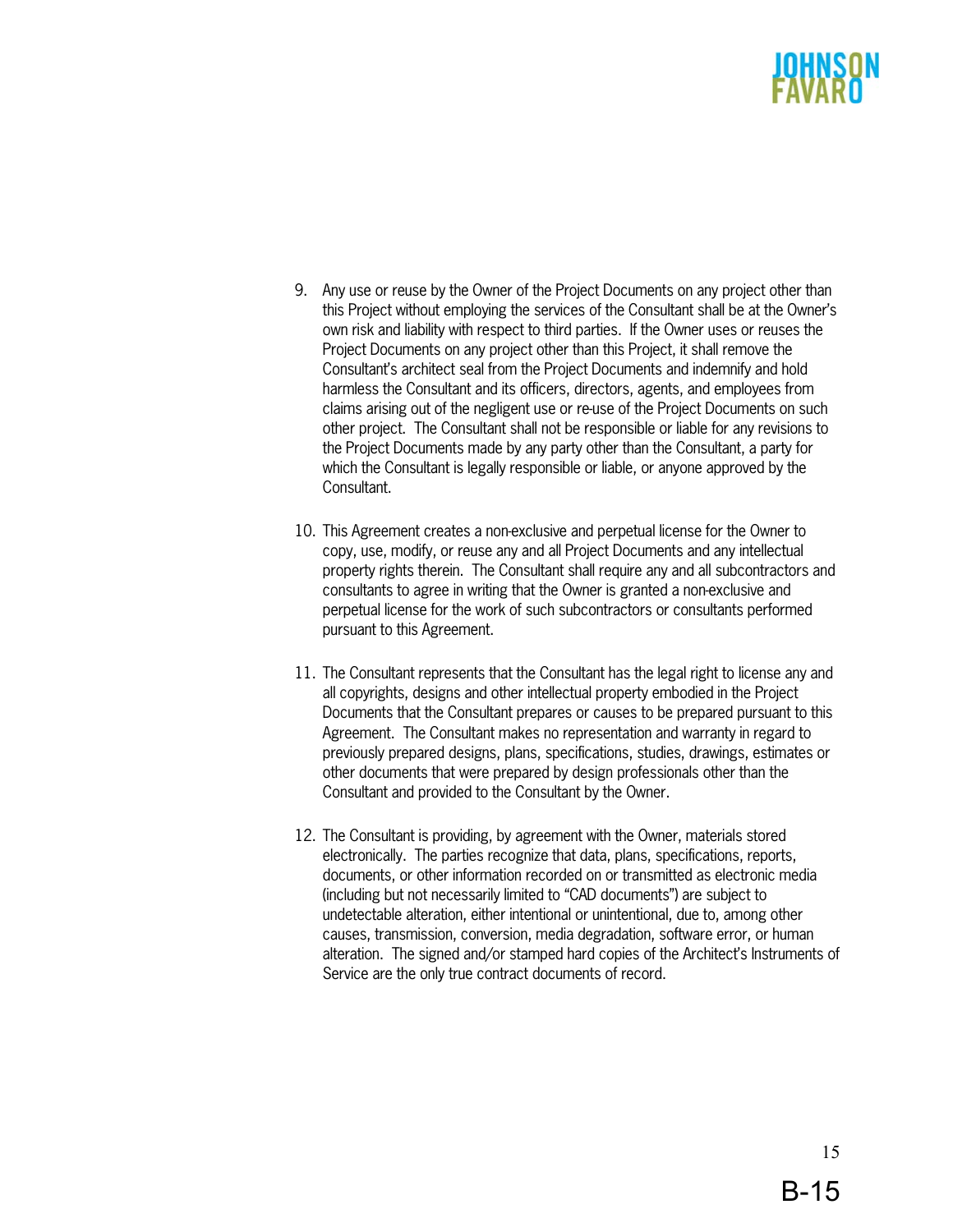# **OWNER'S OBLIGATIONS**

- 1. The Owner shall provide the Consultant prior to the project start date confirmation of Project Schedule and Project Budget.
- 2. All cost estimates will be reconciled with an Owner/Project Management Cost and/or an independent third party cost estimator, as deemed necessary by the Owner. The Owner may prepare at its own expense the independent estimates of probable construction costs. The Consultant shall attend one (1) cost reconciliation meeting for the purpose of reconciling project cost estimates at each identified cost estimate milestone.
- 3. Owner's responsibilities shall include 1) retaining consultant(s) to conduct materials testing and inspection or to conduct any other environmental or hazardous materials testing and inspection pursuant to any other applicable laws, rules or regulations; 2) pay or reimburse the payment of all fees required by any reviewing or licensing agency, or other agency having approval jurisdiction over the Project; and 3) designate a person(s) to act as representative for the performance of this Agreement (Owner's Representative).
- 4. The Owner's Representative shall render decisions in a timely manner so as to avoid unreasonable delay in the orderly and sequential progress of services.

### **RESPONSIBILITY FOR CONSTRUCTION COST**

1. The Consultant shall advise the Owner of any adjustments to the preliminary estimate of construction cost. Evaluation of the Owner's project budget, preliminary and subsequent estimates of construction cost, if any, prepared by the Consultant, represent the Consultant's best judgment as a design professional familiar with the construction industry. It is recognized, however, that neither the Consultant nor the Owner has control over the cost of labor, material, or equipment, over the contractor's methods of determining bid prices, or over competitive bidding, market or negotiating conditions. Accordingly, the Consultant cannot and does not warrant or represent that bids or negotiated prices will not vary from the Owner's project budget, or from any estimate of construction cost or evaluation prepared or agreed to by the Consultant.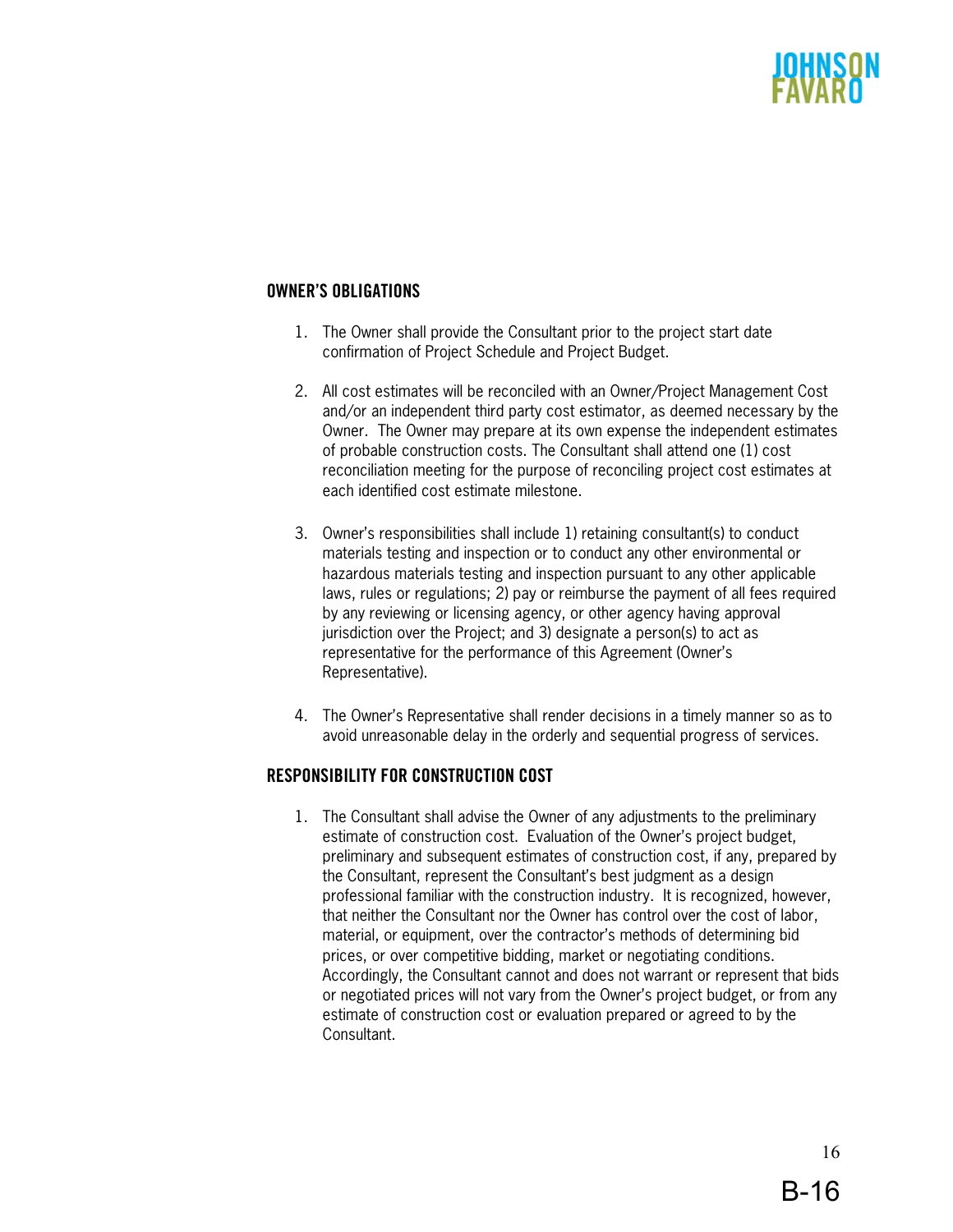# SON

# **BASIS OF COMPENSATION**

Based on the Scope of Work and Services defined above, Johnson Favaro and its consulting team propose a Professional Services Fee, of: Five-hundred and twenty thousand, four hundred and sixty dollars (\$520,460) with a fixed not-to-exceed reimbursable cost allowance established at: Ten-thousand dollars (\$10,000)

### **PROFESSIONAL BASIC SERVICES FEES BY DISCIPLINE**

| Discipline             | Firm              |        | <u>Fee</u> |
|------------------------|-------------------|--------|------------|
| Architecture           | Johnson Favaro    |        | \$283,500  |
| Civil engineering      | <b>KPFF</b>       |        | \$88,000   |
| Landscape architecture | <b>KSA</b>        |        | \$39,410   |
| Structural engineering | Englekirk & Sabol |        | \$34,050   |
| MEP engineering        | <b>Novus</b>      |        | \$50,000   |
| Lighting               | Darkhorse         |        | \$12,000   |
| Cost                   | <b>MGAC</b>       |        | \$13,500   |
| Specifications         | <b>TRC</b>        |        | \$8,000    |
|                        |                   | Total: | \$528,460  |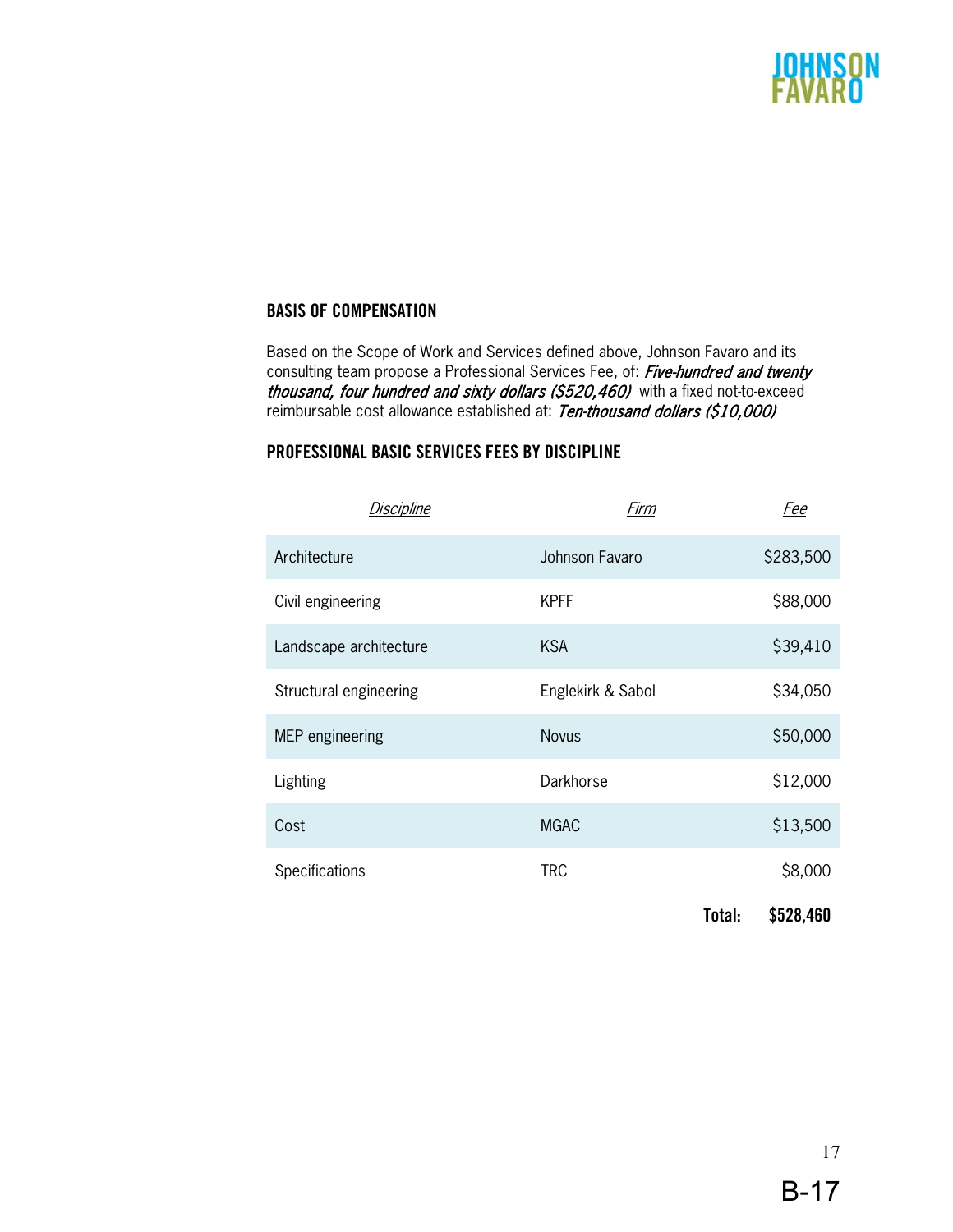

# **PROFESSIONAL BASIC SERVICES FEES BY PHASE**

| Discipline                    |        | <u>Fee</u> |
|-------------------------------|--------|------------|
| Pre-Design                    |        | \$45,000   |
| Schematic Design              |        | \$90,630   |
| Design Development            |        | \$124,840  |
| <b>Construction Documents</b> |        | \$238,700  |
| <b>Permits</b>                |        | \$20,290   |
| <b>Bidding</b>                |        | \$9,000    |
|                               | Total: | \$528,460  |

# **REIMBURSABLE COSTS**

The Owner shall reimburse the Consultant a sum for its reasonable out-of-pocket expenses that are incurred and paid for by the Consultant in furtherance of performance of its obligations under this agreement. The categories of expenses include:

- Printing and reproduction costs.
- Project related mileage.
- Shipping, overnight mail, postage, messenger and other handling of drawings and documents.
- Presentation models.
- Additional consultants not considered a part this agreement.
- Fees paid to third parties for securing approval of authorities having jurisdiction over the project.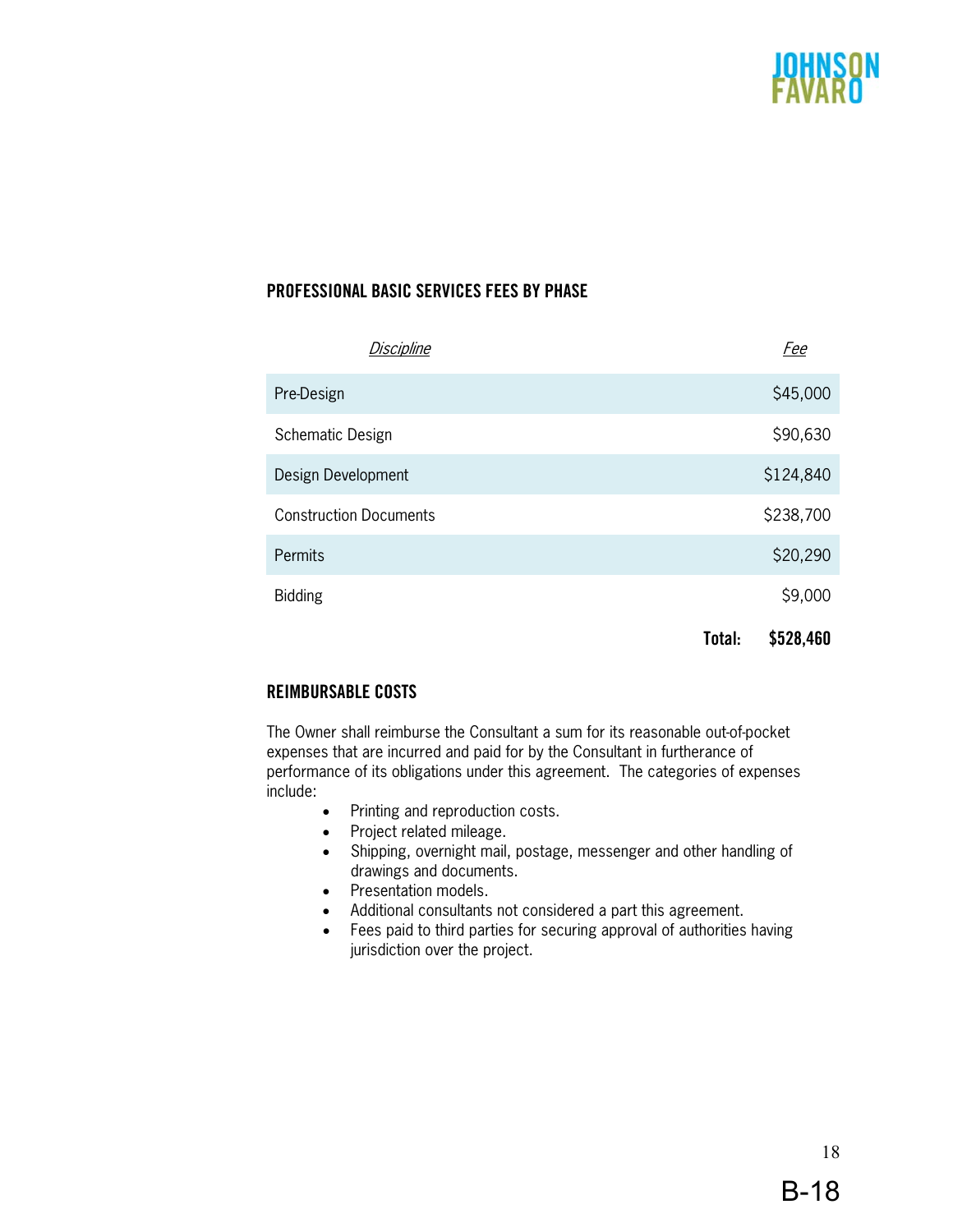

# **PROJECT SCHEDULE**

| Phase                         | <b>Duration</b><br>(Calendar Days) | Start                 | Finish   |
|-------------------------------|------------------------------------|-----------------------|----------|
|                               | <b>Project Start</b>               | 11.01.18              |          |
| Pre-Design                    | 45                                 | 11.01.18              | 12.15.18 |
| RPV Review and NTP            | 15                                 | 12.15.18              | 01.01.18 |
| Schematic Design              | 45                                 | 01.01.19              | 02.15.19 |
| RPV Review and NTP            | 15                                 | 02.15.19              | 03.01.19 |
| Design Development            | 45                                 | 03.01.19              | 04.15.19 |
| RPV Review and NTP            | 15                                 | 04.15.17              | 05.01.19 |
| <b>Construction Documents</b> | 90                                 | 05.01.19              | 08.01.19 |
| RPV Review and NTP            | 15                                 | 08.01.19              | 08.15.19 |
| Permits                       | 45                                 | 08.15.19              | 10.01.19 |
| <b>Bidding Documents</b>      | 15                                 | 10.01.19              | 10.15.19 |
|                               |                                    | <b>Project Finish</b> | 10.15.19 |

The Consultant shall advise the Owner of any adjustments to the preliminary project schedule. Evaluation of the project schedule, as well as subsequent estimates of the project schedule prepared by the Consultant, represent the Consultant's best judgment as a design professional familiar with community planning, design, and construction. It is recognized, however, that the Consultant has no control over the performance of the Owner, the Owner Project Manager or the City of Rancho Palos Verdes in adhering to the project schedule. Accordingly, the Consultant cannot and does not warrant or represent that the project schedule will not vary from that represented herein, nor from any schedule estimate or evaluation prepared or agreed to by the Consultant.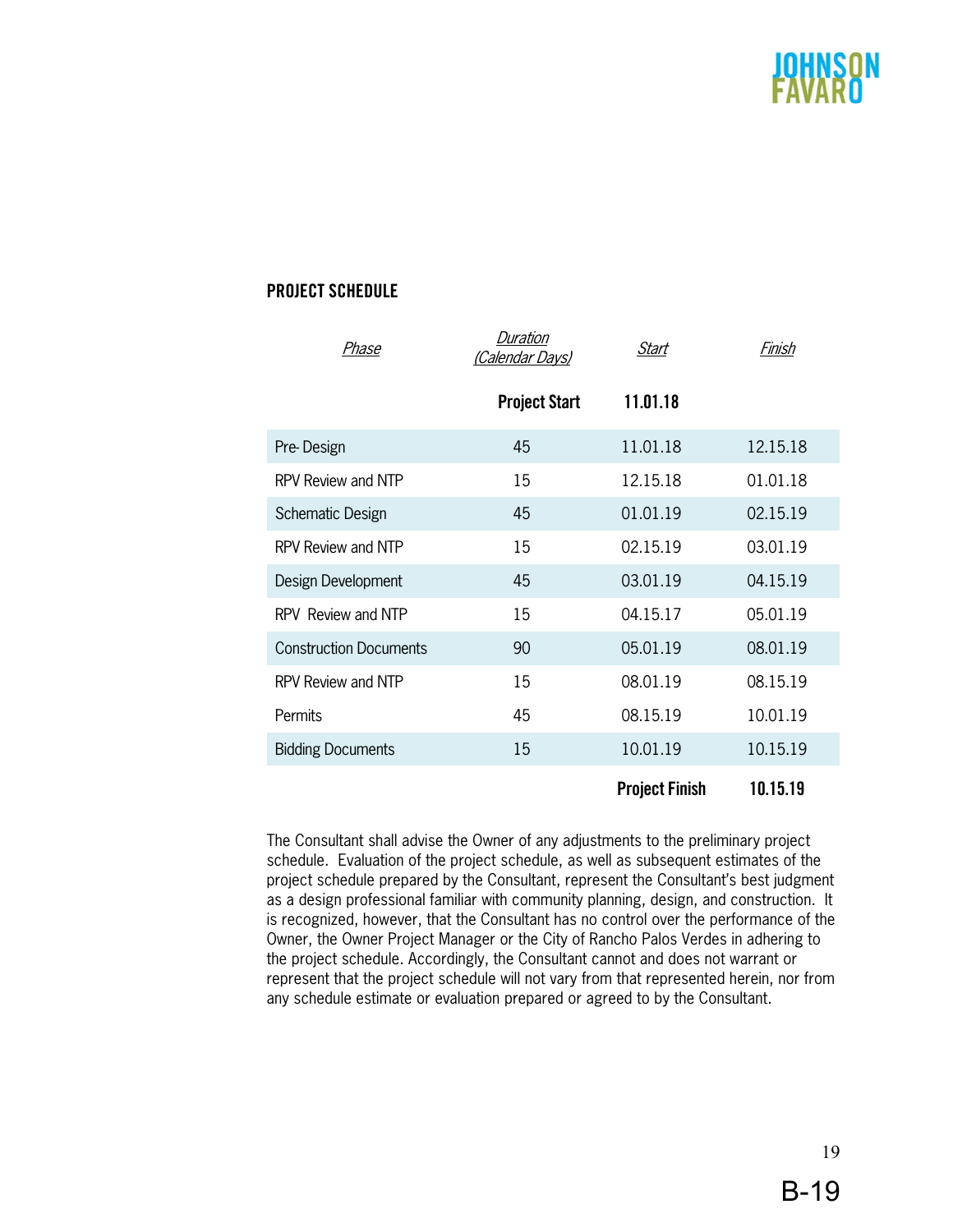### **EXCLUSIONS**

### The following services are excluded from this agreement:

### **General**

- 1. Land Survey
- 2. Geotechnical Investigative Report
- 3. Phase 1 or Phase 2 Environmental Review
- 4. Tree Survey or Arborist Services
- 5. Materials Testing
- 6. Hazardous materials abatement scope related to survey of existing conditions, drawings, reports, documents and or specifications.
- 7. Methane extraction systems
- 8. Off-site public improvements, not described in this Proposal including adjoining street widening.
- 9. Physical presentation models
- 10. Partnering Workshops
- 11. Additional cost estimates or revisions to completed cost estimates

### **Civil Engineering**

- 1. Preparation of schematic opinion of probable construction costs.
- 2. Preparation of preliminary below-slab de-watering plan
- 3. Preparation of design development opinion of probable construction costs.
- 4. Assist in the filing of permits for the permanent or temporary discharge of groundwater.
- 5. Special studies.
- 6. Land surveys.
- 7. Design of site retaining walls.
- 8. Services relative to future facilities, systems, and equipment.
- 9. Service to investigate existing conditions or facilities, or to make measured drawings thereof.
- 10. Coordination of construction performed by separate contractors or by owner's forces.
- 11. Services regarding work of a construction manage or separate consultants retained by owner.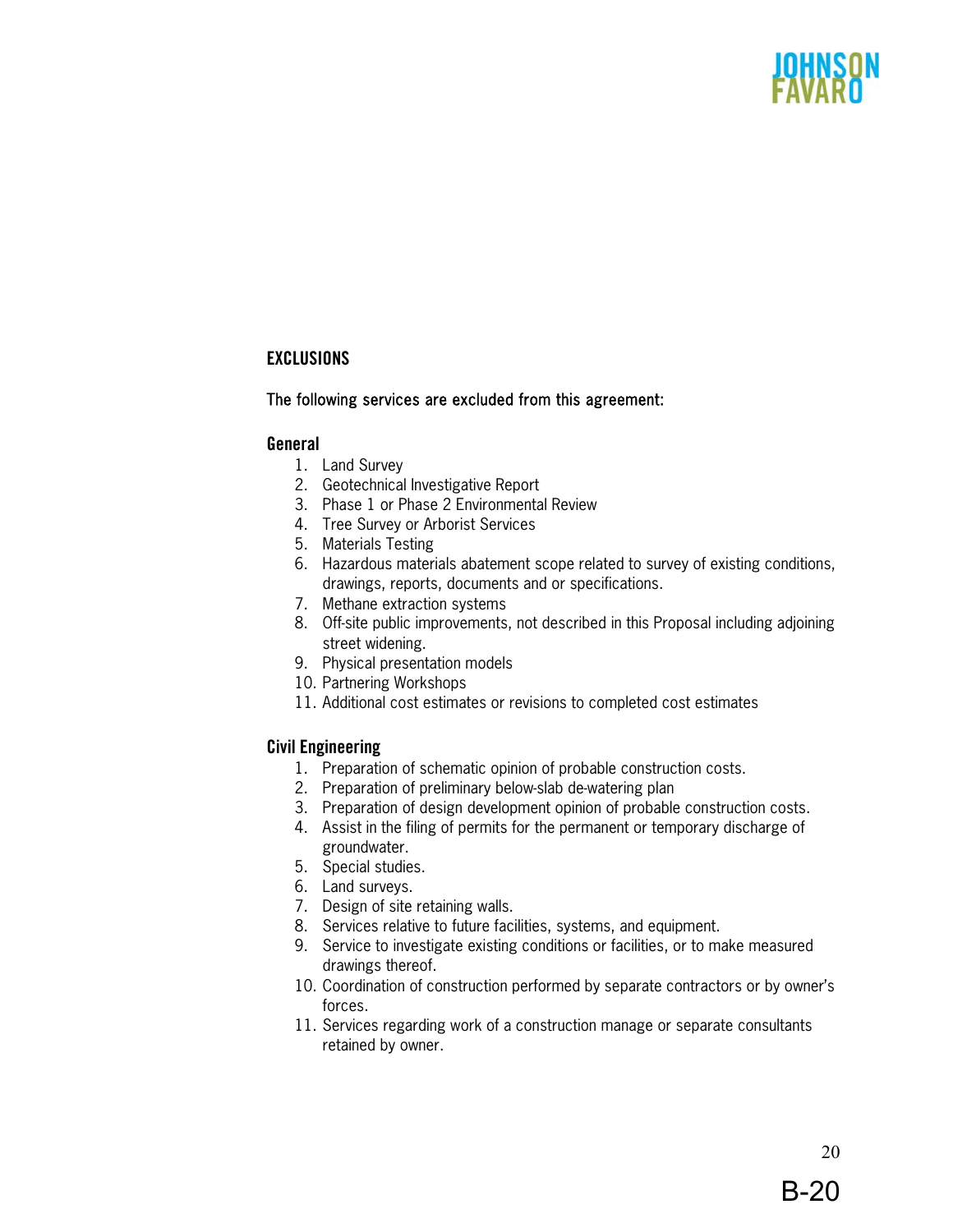- 12. Detailed estimates of construction cost.
- 13. Record drawings.
- 14. Services of sub-consultants.
- 15. Storm water facilities.
- 16. Road widening.
- 17. Bicycle paths.
- 18. Traffic signals.
- 19. Street dedications.
- 20. Street lighting.
- 21. Striping plans.
- 22. Sewer improvements.
- 23. Water improvements.
- 24. Traffic studies.
- 25. Franchise Utility Coordination, includes natural gas lines, power and communications conduits, etc.
- 26. Assist the owner in coordinating the abandonment and/or relocation of existing franchise utilities.
- 27. Underground mechanical systems coordination, includes coordination of chilled water lines, steam lines, distilled water, etc. Note that coordination includes horizontal alignment only. Detailed design of these items is to be accomplished by others.
- 28. Design of sewer seepage pits, septic tanks, or leech fields.
- 29. Design of water wells.
- 30. Preparation of excavation documents/rough grading plans.
- 31. Preparation of studies of alternative site plans.
- 32. Flood, plain, wetland, or environmental work.
- 33. Design of lift stations for sanitary sewer or storm drainage systems.
- 34. Design of booster pumps for inadequate water pressure.
- 35. Intensive research and testing to determine conditions of existing site utilities
- (e.g. potholing, smoke testing, dye testing, pressure testing, and video testing. 36. Assist the general contractor with the design and permits associates with construction site dewatering.
- 37. Design and documentation relative to special storm water detention and treatment systems required to obtain LEED credits.

# **Landscape Architecture**

- 1. Hardscape design
- 2. Landscape design for adjacent hillside areas
- 3. Playground or sports courts equipment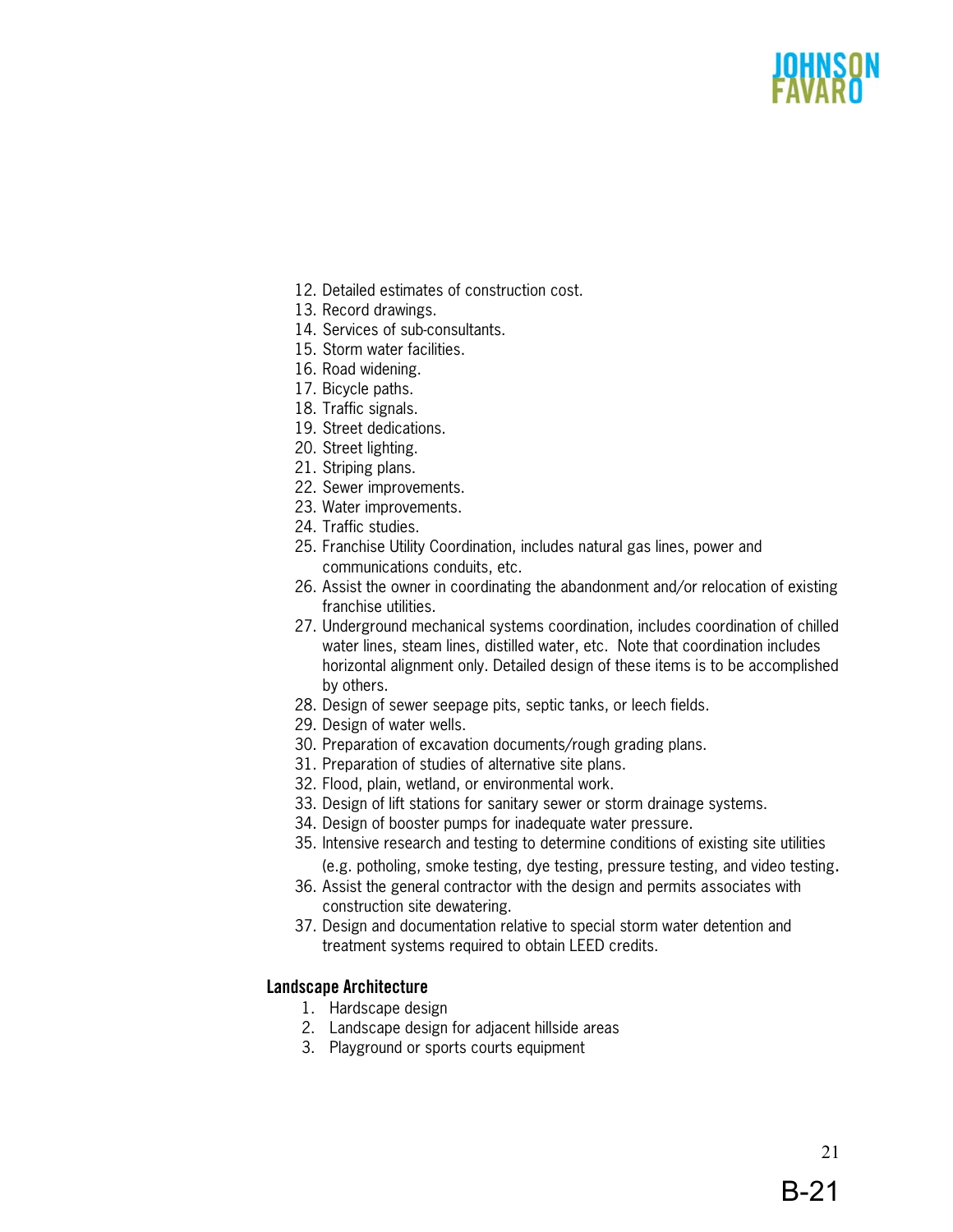- 4. Community Outreach
- 5. Lighting Design
- 6. Record Drawings/ As-Builts
- 7. LEED calculations and documentation

# **Structural Engineering**

1. Structural engineering services outside of community center building except foundation design and detailing of playground equipment

### **MEP Engineering**

- 1. Design change requests and LEED strategy reassessment requested after completion of 100% Schematic Design that require significant redesign and/or redrawing.
- 2. Significant changes to building or MEP systems requiring reassessment of systems proposed will require additional services to assess.
- 3. MEP demolition drawings or documentation of any existing as-built conditions
- 4. Work on buildings and site other than those described under 'Project Description" above
- 5. Design of systems outside of five feet from building or buildings described under 'Project Description" above, except for site related work as included in Services descriptions.
- 6. LEED and Title 24-2016 Required Commissioning and 3rd Party Peer Reviews
- 7. Construction management or bidding coordination
- 8. Kitchen design or specification of any kitchen equipment
- 9. Construction cost estimates will be by construction cost estimator. We will review cost estimator's pricing, participate in reconciliation and provide feedback.
- 10. Acoustical calculations for systems are not included. We will include modifications to our systems per your acoustical consultants' recommendations within our base fee.
- 11. Smoke modeling and any work on atriums
- 12. Routing of utilities (gas, water, sanitary, electrical, etc.) outside of five feet from the building
- 13. Design of building footing drainage and/or sub-slab groundwater drainage will be performed by others.
- 14. Trenching and backfilling details or specifications related to underground piping and/or tanks
- 15. Cogeneration systems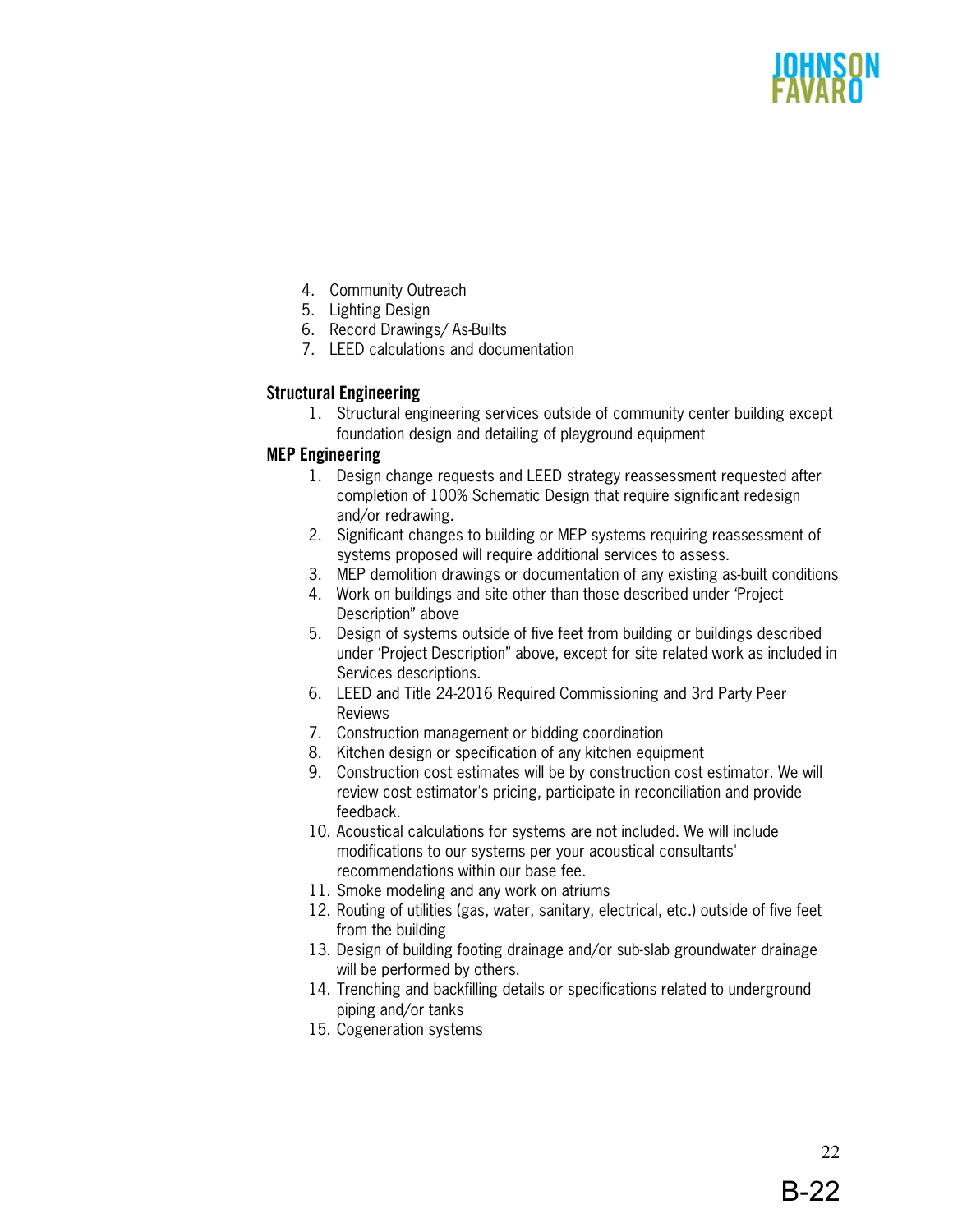- 16. Audio Visual systems, Cabling for telephone or CATV, Fire Alarm and Security system design
- 17. Layout of fire sprinkler heads and routing of fire sprinkler piping in the building
- 18. Fire alarm system design
- 19. Design or testing of fire protection systems
- 20. Fuel oil under/above ground storage tanks, pumping, piping, and leak detection systems.
- 21. Storm water detention/reclamation system design.
- 22. Solar thermal water heating system design.
- 23. Medical gas system and piping distribution design including air, vacuum, oxygen and nitrogen.
- 24. Full Design of Solar Photovoltaic systems.
- 25. Energy storage power systems
- 26. Structural calculations for the seismic restraint of mechanical, electrical and plumbing equipment are not included
- 27. Waterproofing details/requirements for building components by others
- 28. Cost reduction requiring redesign after approved systems have been designed including but not limited to change order issues or ASI's. Issue of ASIs, change orders, plan revisions, etc. generated by others will require additional fees to be submitted for prior approval before completing these services.
- 29. Review of change order costs initiated by others will be billed hourly, on prior approval.
- 30. Determination/interpretation of egress lighting paths with local officials.
- 31. Distributed antenna system.
- 32. Kitchen exhaust and make-up air systems design.
- 33. Smoke control system or stair/elevator shaft pressurization system design.
- 34. Any Plug Load Monitoring or Submissions
- 35. Lighting design for areas not specifically listed under Lighting scope
- 36. Theatrical Lighting
- 37. Design of Landscape and Exterior Lighting
- 38. Mock-ups
- 39. Cost estimating
- 40. Multiple-name specifications
- 41. Control system specifications
- 42. Custom fixture design
- 43. Supervision of contractors
- 44. Aiming of installed light fixtures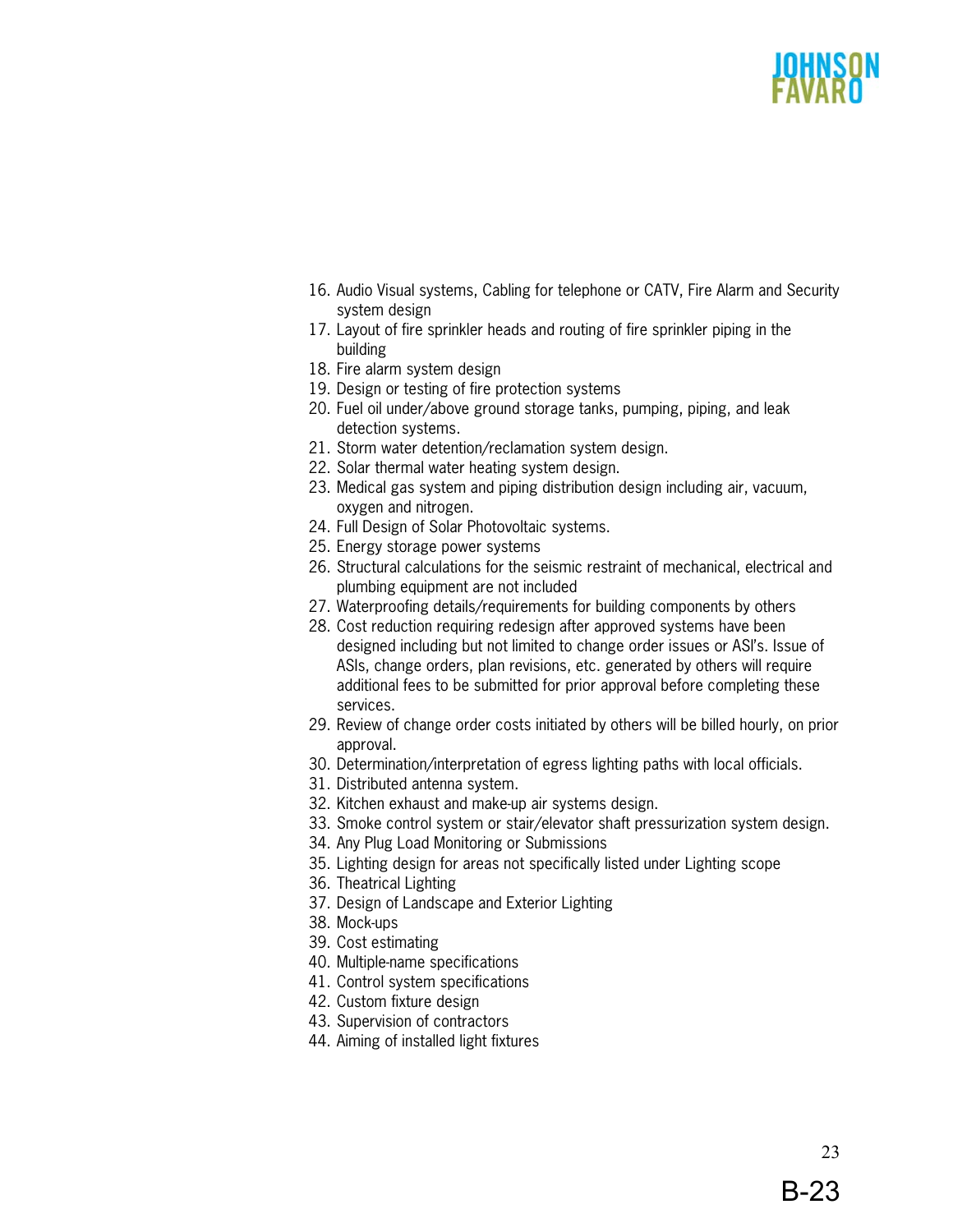- 45. Life Cycle Cost Analysis
- 46. Record drawings of completed project
- 47. Cost reduction requiring redesign
- 48. Determination/interpretation of egress lighting paths with local officials
- 49. Location of Exit Signs
- 50. Preparation and documentation of any LEED or similar credit programs
- 51. Power to street lighting at city sidewalks and right of ways.
- 52. Low Voltage Conduit design, routing and coordination.
- 53. Design-Bid-Build Early Foundation Package.
- 54. Filing of applications for building or other permits, payment of any fees associated with permits or associated applications.
- 55. Preparation of cost estimates.
- 56. Overall project BIM management.
- 57. Participations in development of BIM execution plans.
- 58. Design of an emergency or standby back up power system via a diesel generator.
- 59. Responses to additional rounds of comments from owners. One round of comments has been included in the scope of work.
- 60. Design for grease interceptor and plumbing for a commercial kitchen.

### **Lighting**

- 1. Revit model production. Darkhorse will utilize the Revit model to extract current backgrounds, sections and details, but will not produce a linked model. It is the architect or engineer's responsibility to populate the model with lighting families. Darkhorse will assist to obtain available manufacturers families for luminaires specified.
- 2. Additional site visits shall be billed at the day rates as noted in the fee schedule. Day rates are described as one (1) man-day of 8 hours.
- 3. Production time for additional drawing submissions not included in the scope of services.
- 4. Bidding and Negotiation.
- 5. As-built drawings, Record drawings and Close-out documentation.
- 6. Decorative lighting (FF&E) is to be provided by architect. Darkhorse shall assist with sources and dimming and at times might suggest fixtures but the responsibility is that of the interior designers. Should it be requested that Darkhorse source decorative light fixtures, a separate fee should be assessed based on the scope of the request.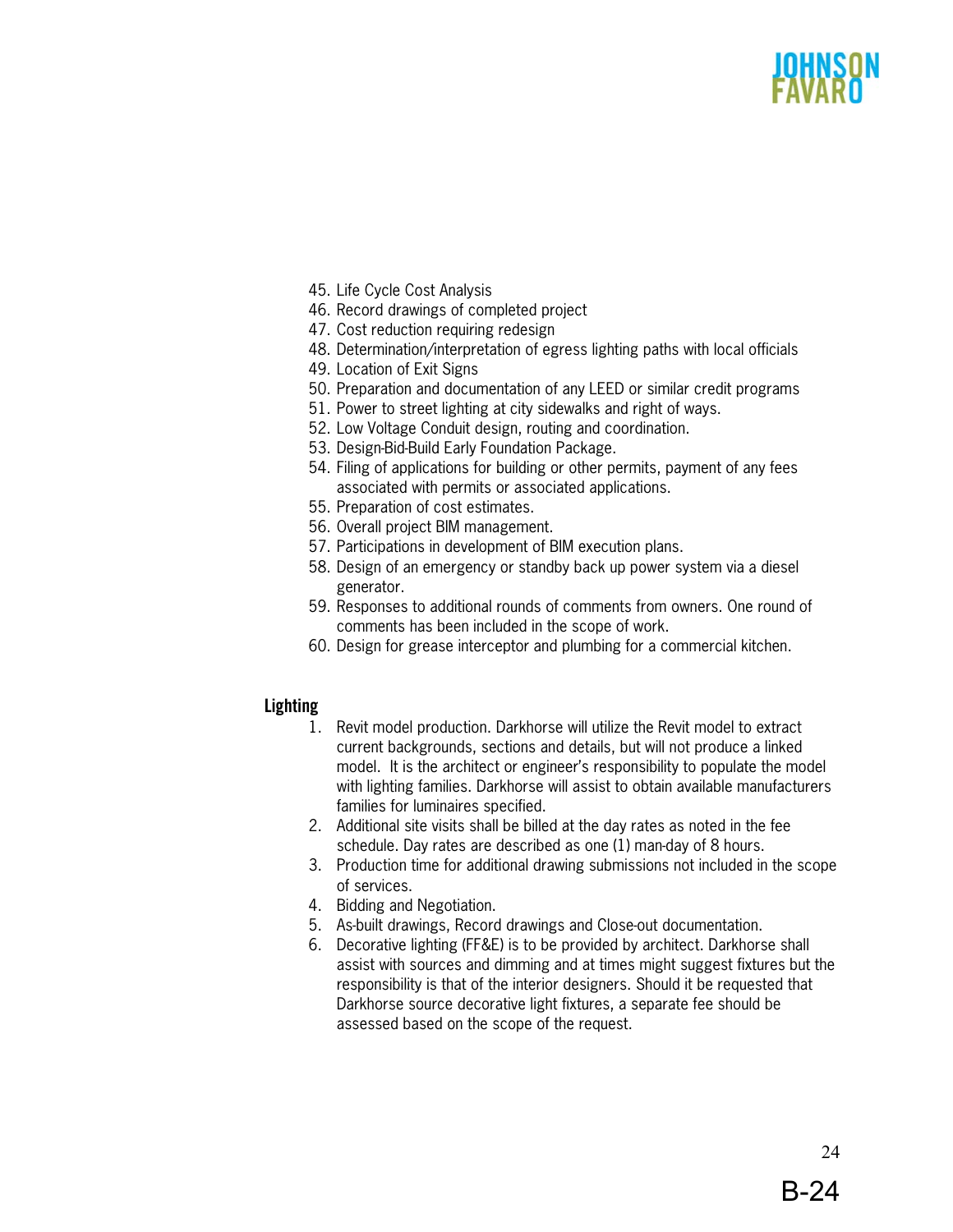- 7. Programming of the lighting controls system. This work shall be completed by the manufacturer's authorized personnel.
- 8. Commissioning of lighting and controls systems. This work shall be performed by a certified commissioning agent.
- 9. Emergency lighting, life safety. As directed, Darkhorse shall incorporate architectural lighting fixtures capable of emergency lighting to support and assist in efforts through zoning but it is the Electrical Engineer's responsibility to circuit the emergency lighting, verify that it meets code and specify visible emergency lighting, concealed EM lights, BOH, Staircase and other lighting not in Darkhorse's scope.
- 10. Energy code calculations, LEED submittals, lighting power density and other permit documents are supplied by consulting engineers. Darkhorse shall provide a fixture schedule and zone schedule with wattage information for areas within scope but does not have the authority to submit to agencies and municipalities.
- 11. LEED Compliance, WELL Building, Savings by Design or other third-party building program documentation unless specifically included. Related services are considered additional services upon request.
- 12. Living Building Challenge documentation and specifications unless specifically included. Compliance is the responsibility of manufacturers. If notified at the beginning the project will seek LBC status, Darkhorse will make every effort to specify products in compliance but does not warrant products specified comply with the LBC Red List. Coordination and all related efforts are considered additional services.
- 13. Landmarks approval documentation.
- 14. Lighting renderings are an additional service. Fees shall be based on the extent of the request.
- 15. Mock-ups shall be billed at the hourly rate. Any expenses associated with the construction of materials for the mock up shall be paid upon receipt of invoice.
- 16. Additional photometric calculations shall be billed as additional services at the hourly rates set forth herein.
- 17. Review and testing of fixture and/or control system substitutions proposed by others.
- 18. Should the client request custom light fixtures; the design shall be billed at \$4,500.00 USD per fixture design. All copyrights remain the property of Darkhorse. A custom lighting fixture is defined as an entirely new design and would require design approvals, prototypes and coordination of fabrication.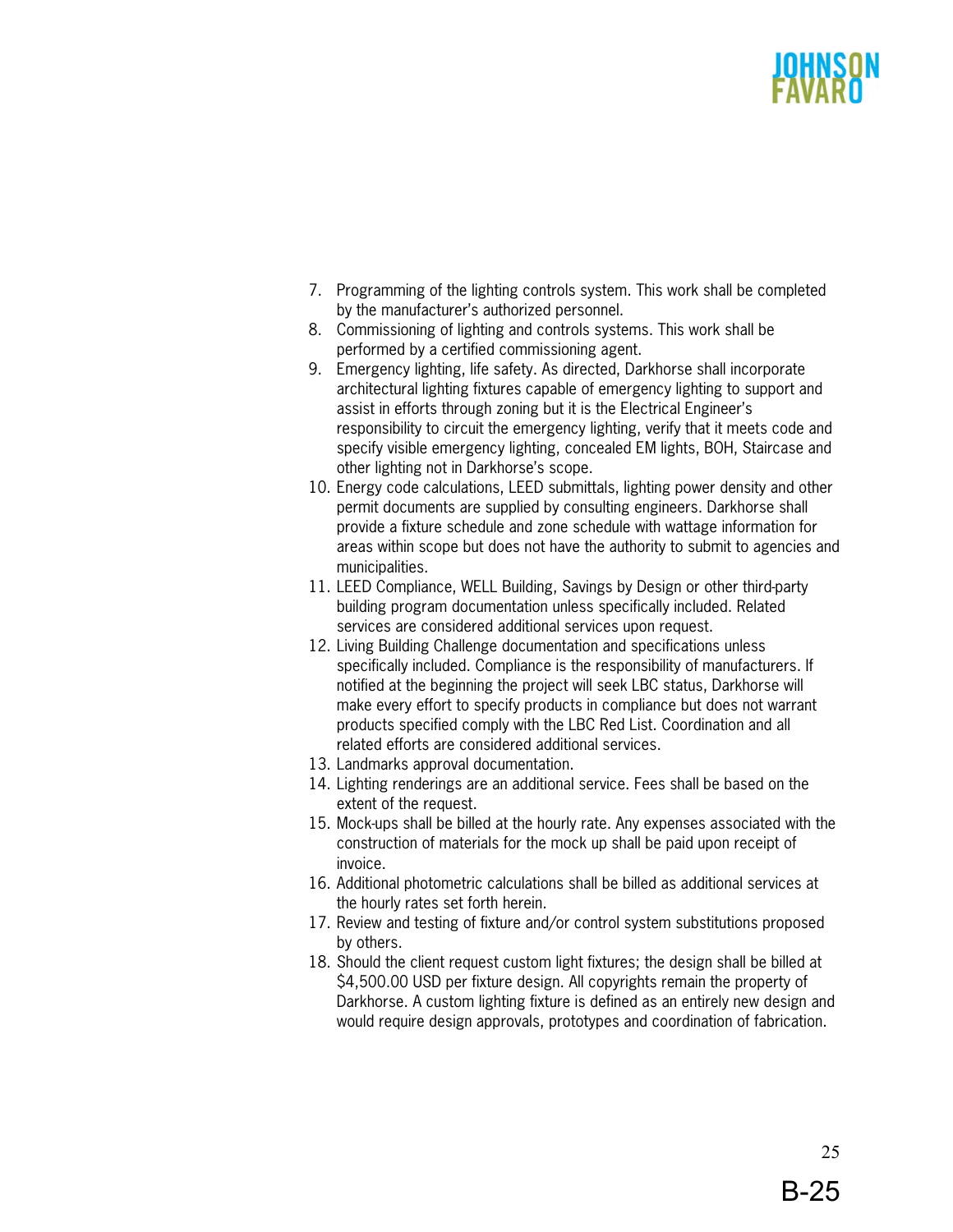Darkhorse does not charge additional fees for assisting with modifications or coordinating custom fixture as provided by other designers.

- 19. Should the overall design phase extend past twenty (20) months Darkhorse reserves the right to renegotiate fees and ask for additional compensation due to additional hours needed.
- 20. The specification and design of lighting control and dimming system, unless specifically included above.
- 21. Value engineering past 100% Design Development phases.
- 22. Written specifications beyond the information provided in our fixture schedule.

### **Cost Estimation**

- 1. Cost reports other than those specified
- 2. Reconciliation of costs with other parties
- 3. Bid negotiation
- 4. Construction phase services

### **Specifications**

1. Outline specifications

### **ADDITIONAL SERVICES**

Additional Services shall be provided if authorized or confirmed in writing by the Owner. These services shall be subject to an additional fee. Unless otherwise agreed prior to the work being carried out, our fees for any additional services will based on time expended at our normal billing rates prevailing at the time the work is carried out.

Additional Services will be billed on an hourly basis at the rates shown below:

| Partners             | \$220.00 |
|----------------------|----------|
| Senior Associate     | \$200.00 |
| Senior Staff 4       | \$180.00 |
| Senior Staff 3       | \$140.00 |
| Senior Staff 2       | \$120.00 |
| Senior Staff 1       | \$85.00  |
| Intermediate Staff 1 | \$85.00  |
| Tech/Admin Staff 1   | \$65.00  |